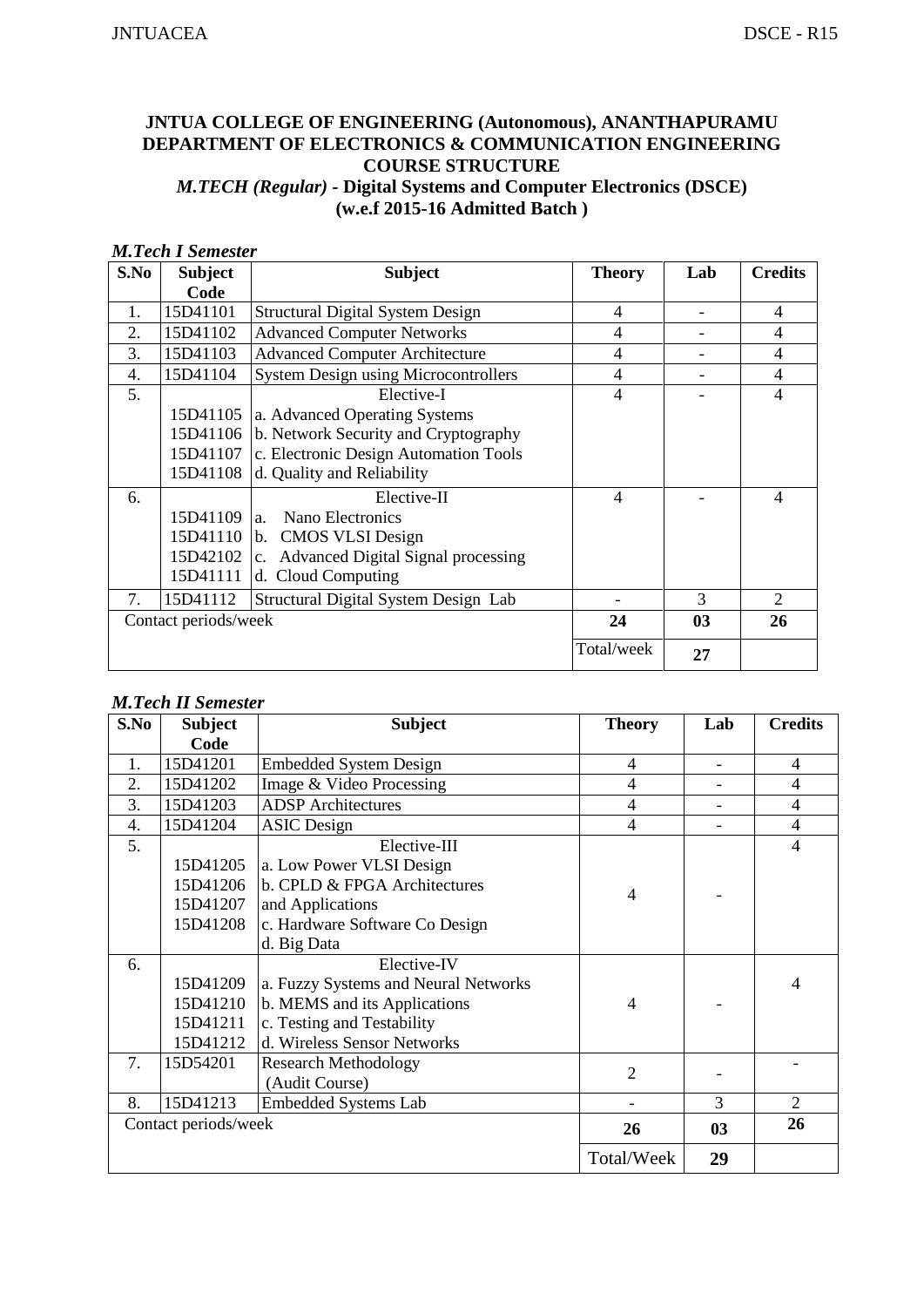# *M.Tech III & IV SEMESTERS*

| Code | Name of the Subject                          |    |    |
|------|----------------------------------------------|----|----|
|      | 15D41301   III Semester<br>Seminar-I         |    |    |
|      | 15D41401   IV Semester<br>Seminar-II         |    |    |
|      | 15D41302   III & IV Semester<br>PROJECT WORK |    |    |
|      | <b>Total</b>                                 | 24 | 48 |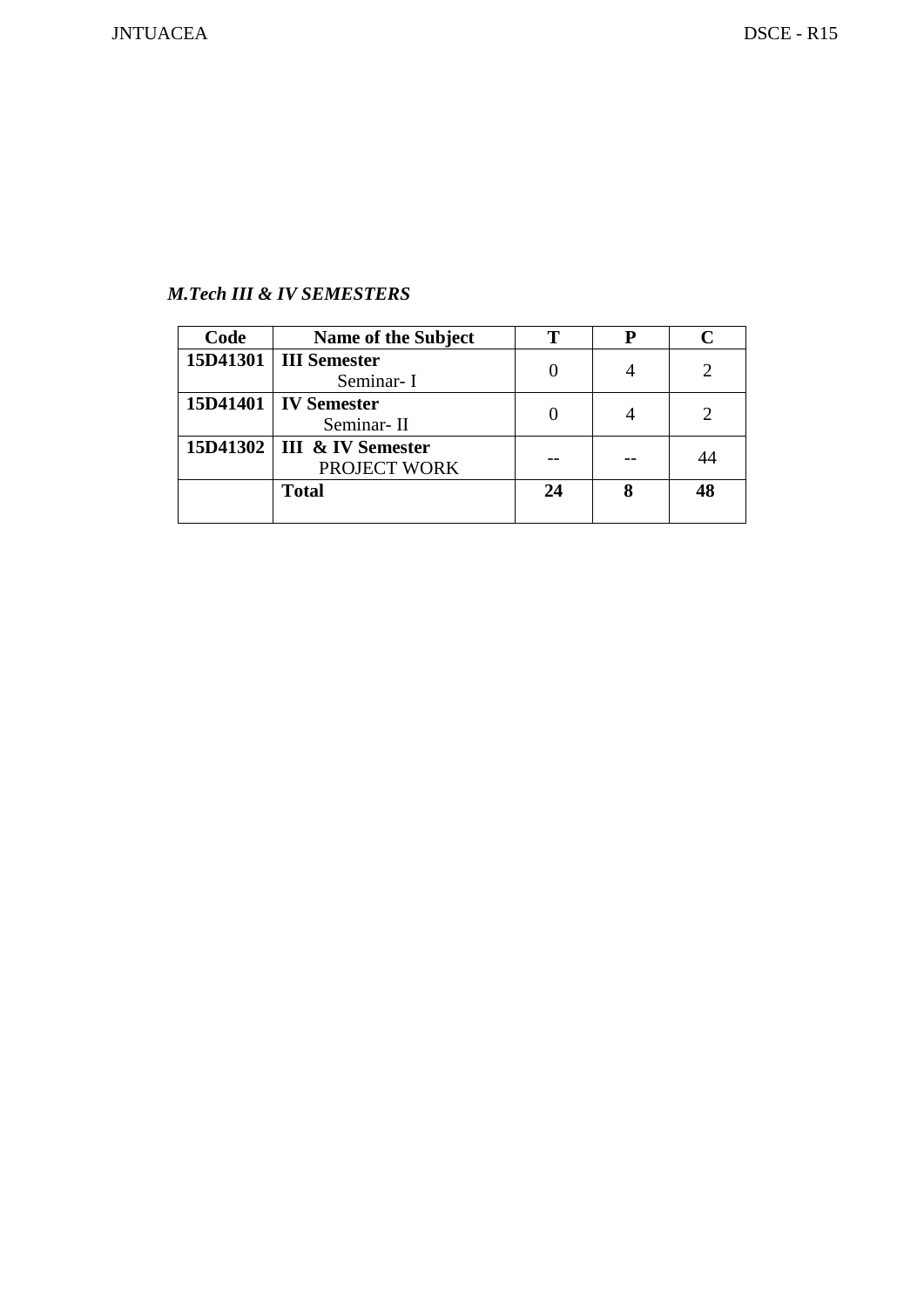| <b>M.Tech I Sem</b> |              | $P$ C |
|---------------------|--------------|-------|
|                     | $\mathbf{0}$ |       |

# **(15D41101) STRUCTURED DIGITAL SYSTEM DESIGN**

# *Course Objective:*

- To study about structural functionality of different Digital blocks (Both combinational and Sequential)
- To provide an exposure to ASM charts, their notations and their realizations.
- To provide an exposure to VHDL and different styles of modelling using VHDL.
- To introduce concept of micro programming and study issues related to micro programming

#### *Course Outcome:*

After Completion of this course students will be able to

- Understand structural functionality of different digital blocks
- Represent and Realize their designs in ASM charts
- Represent their designs in different modelling styles by using VHDL
- Understand concept of Micro program and issues related to micro programming

# **UNIT-1**

**BUILDING BLOCKS FOR DIGITAL DESIGN**: Multiplexer, Demultiplexer, Decoder, Encoder, Comparator, Adder, ALU, Carry-look-ahead adder.

**BUILDING BLOCKS WITH MEMORY:** Clocked building blocks, register building blocks, RAM, ROM, PLA, PAL, Timing devices.

#### **UNIT -II**

**DESIGN METHODS:** Elements of design style, top-down design, separation of controller and architecture, refining architecture, and control algorithm, Algorithmic State Machines, ASM chart notations.

# **UNIT-III**

**REALISING ASMS** - Traditional synthesis from ASM chart, multiplexer controller method, one-shot method, ROM based method.

**ASYNCHRONOUS INPUTS AND RACES** - Asynchronous ASMs, Design for testability, test vectors, fault analysis tools.

#### **UNIT-IV**

**MICROPROGRAM AND DESIGN:** Microprogramming, Microprogramme sequencer 2910, designing microprogrammed computer. Power distribution noise, cross talk, reflections, line drivers and receivers.

#### **UNIT-V**

**MODELLING WITH VHDL**: CAD tools, simulators, schematic entry, synthesis from VHDL.

**DESIGN CASE STUDIES**: Single pulser, system clock, serial to parallel data conversion, traffic light controller.

# **Text Books:**

- 1. Prosser and Winkel, "The Art of Digital Design", Prentice Hall.
- 2. Roth, "Digital System Design using VHDL", Mc. Graw Hill, 2000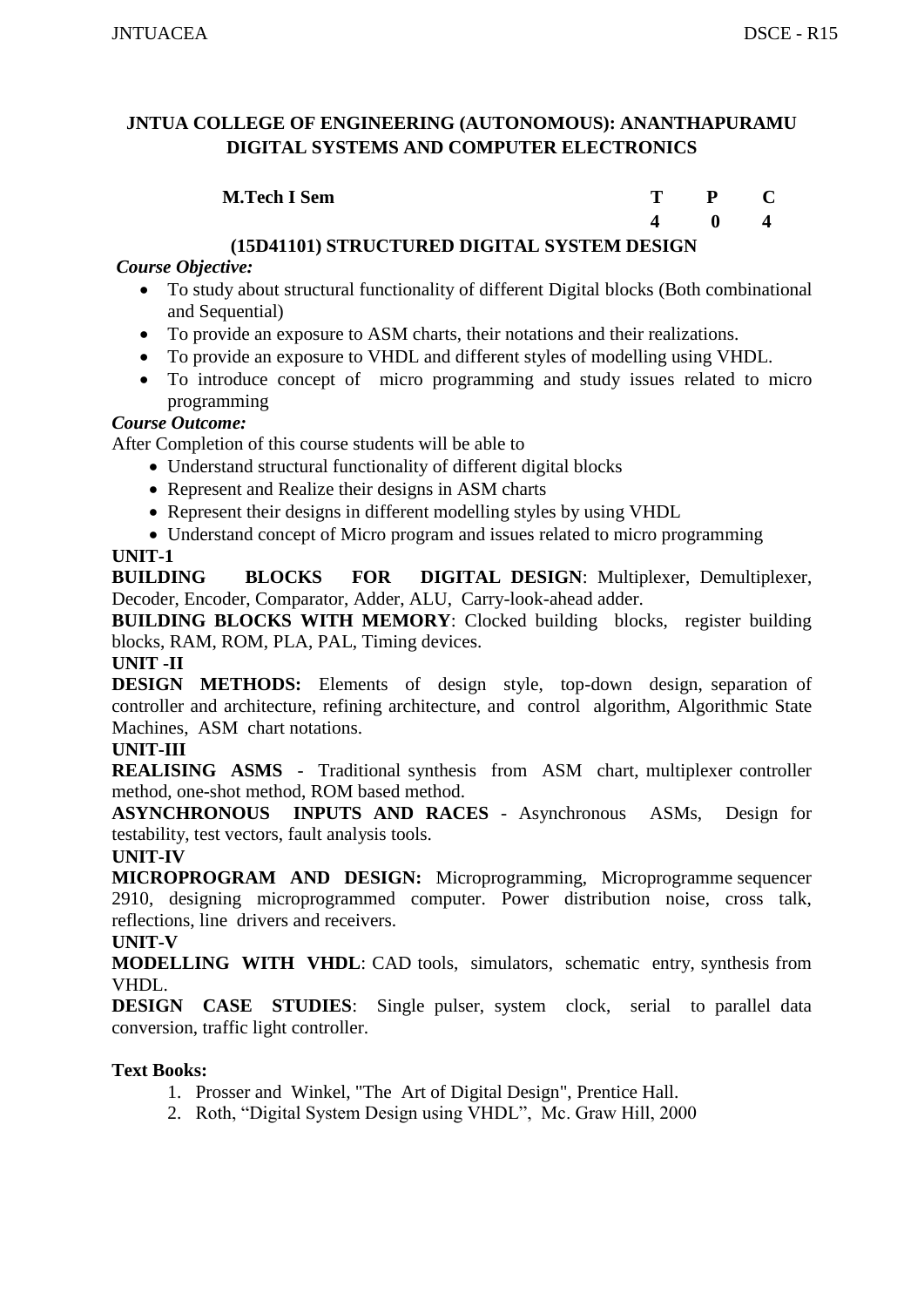- 1. William Fletcher, An Engineering Approach to Digital Design, 1st Edition, Prentice-Hall India, 1997.
- 2. William J Dally and John W Poulton, Digital Systems Engineering, Cambridge University Press, 2008.
- 3. Jayaram Bhasker, A VHDL Primer, 3rd edition, Prentice-Hall India, 2009.
- 4. J. Bhasker; A VHDL Primer, Addison‐Wesley.
- 5. VHDL for Programmable Logic Kevin Skahill, Cypress Semiconductors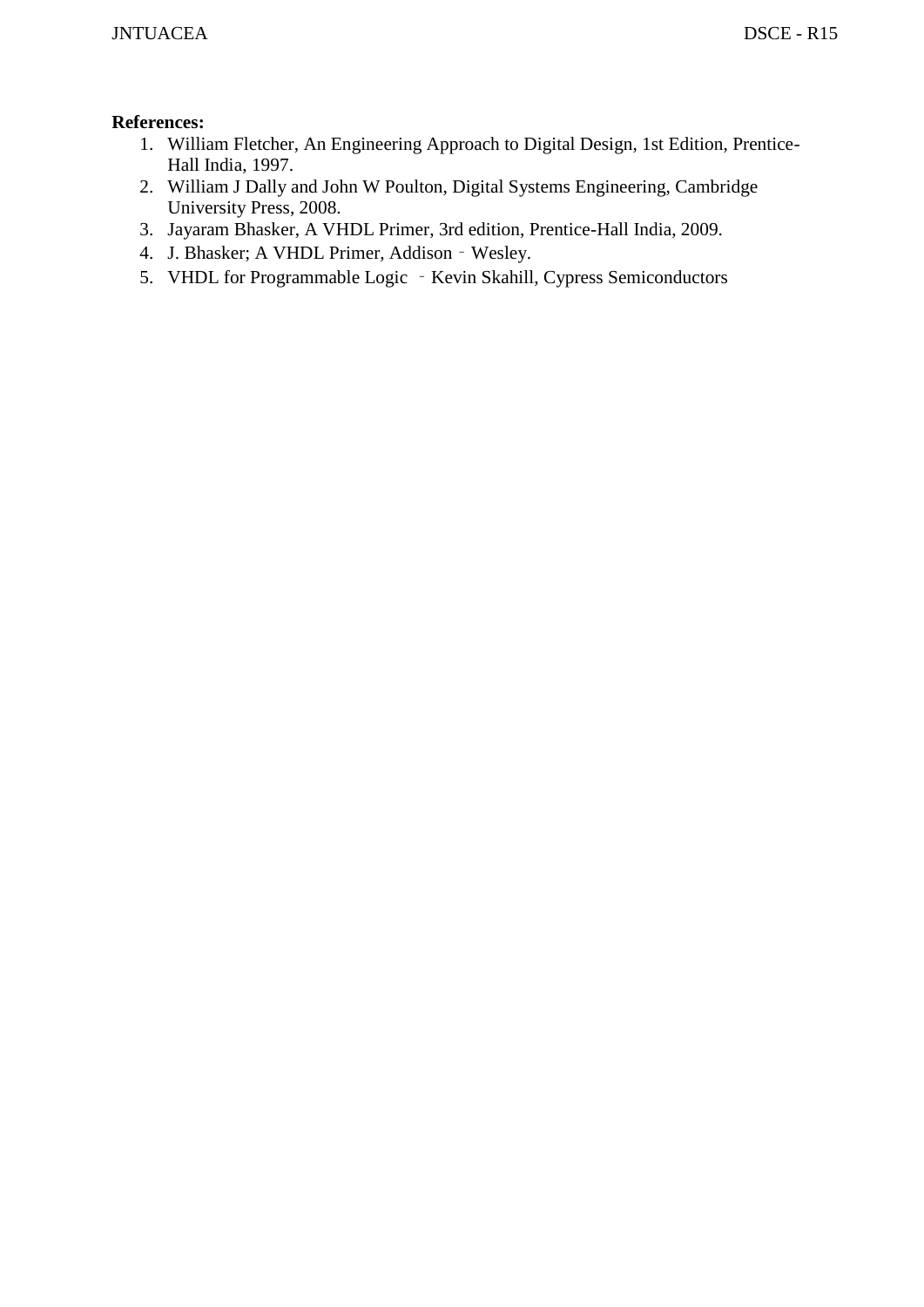| <b>M.Tech I Sem</b> | T – | P C          |  |
|---------------------|-----|--------------|--|
|                     |     | $\mathbf{0}$ |  |

# **(15D41102) ADVANCED COMPUTER NETWORKS**

#### *Course Objective:*

- To study about different protocols related to advanced computer networks such as wireless lans Wimax and so on.
- To study about security features associated with different advanced computer networks.

#### *Course Outcome:*

#### *After completion of this course students will be able to*

- Know the functioning different protocols associated with modern computer network system
- Know the security features associated with modern computer network system.

# **UNIT-I**

Review of data communication standards, topologies, OSI, TCP/IP models , Transmission media, circuit switched networks, packet switched networks, Point to Point Protocol (PPP),Asymmetric Digital Subscriber Line (ADSL)

#### **UNIT-II**

Fast Ethernet, Gigabit Ethernet, Wireless LANs, Bluetooth, WiMax, Virtual LANs,

#### **UNIT-III**

Advanced Network Architectures -SONET/SDH, Frame Relay and ATM architectures and services, VPN architectures, IP over ATM, MPLS, RSVP

#### **UNIT-IV**

IPv6 protocol, Socket interface, Domain Name System, Simple Mail Transfer Protocol, WWW and HTTP, Simple Network Management Protocol

#### **UNIT-V**

Voice Over IP, Cryptography, Network security, Digital Signatures, IPSec, Firewalls,

#### **Text Books :**

- 1. BEHROUZ A. FOROUZAN, "Data Communications and Networking", 4<sup>th</sup> Ed. Tata McGraw-Hill, New Delhi, 2006
- 2. LEON-GARCIA, INDRA WIDJAJA, "Communication Networks Fundamental concepts and Key architectures", TMH, 2000

- 1. Jim Kurose, Keith Ross, "Addison *Computer Networking: A Top Down Approach",*  4th edition, Wesley, July 2007.
- 2. Andrew S. Tanenbaum "Computer Networks", 4th Edition, Pearson Education, 2008
- 3. William Stallings, "Data and Computer Communication", 9th edition, Prentice hall, 2010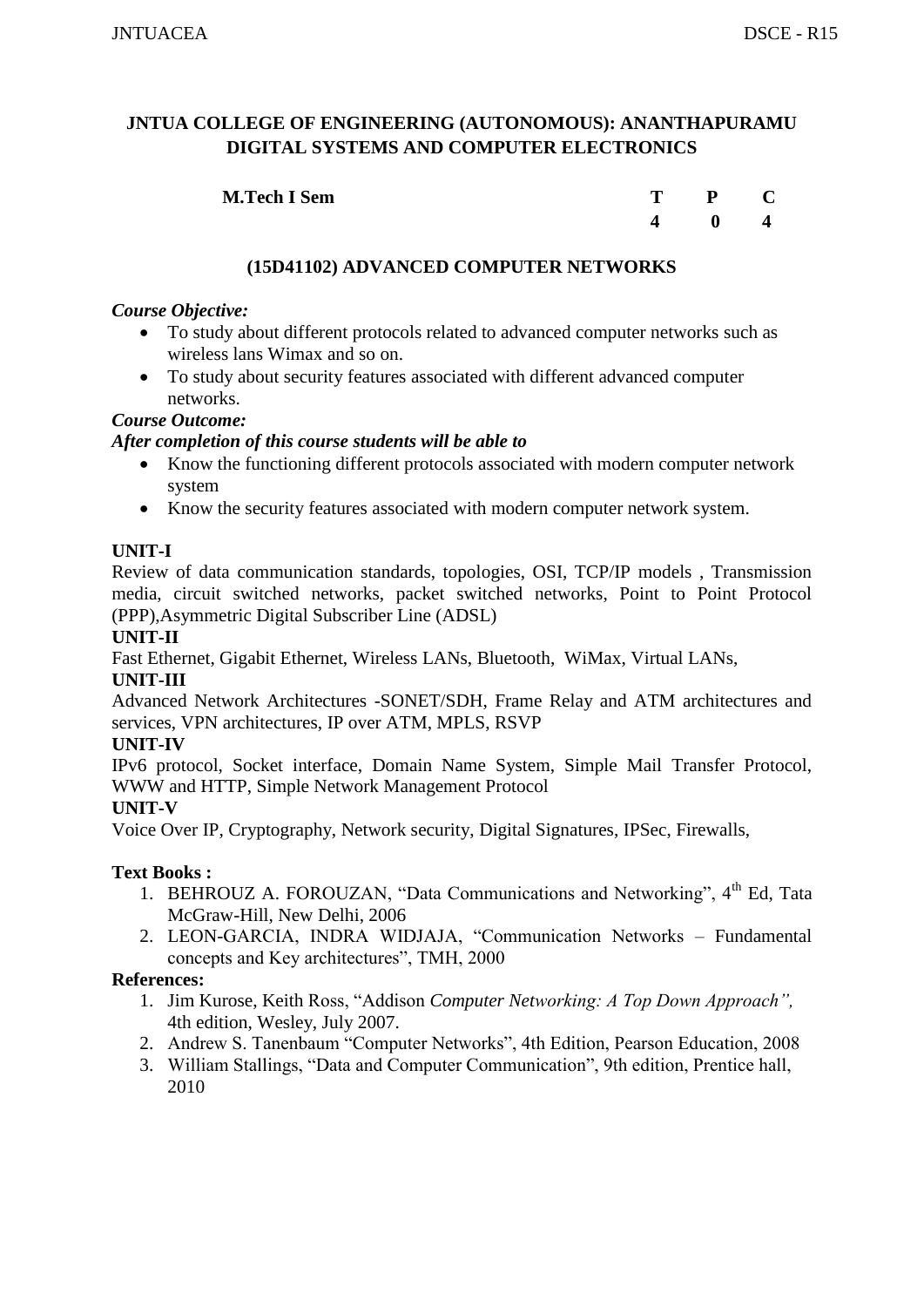| <b>M.Tech I Sem</b>                              |  |  |
|--------------------------------------------------|--|--|
|                                                  |  |  |
| <i>(15D11102) ADVANCED COMDUTED ADCHUTECTUDE</i> |  |  |

# **(15D41103) ADVANCED COMPUTER ARCHITECTURE**

#### *Course objective:*

- To study about various parallel computer models and also to study the program and network properties
- To study the concepts of pipelining and super scalar techniques.
- To study about architectures of multi processors and multi computers

# Course *Outcome:*

After completion of the course the students will be able to

- Know about different parallel computer models and their network properties.
- Understand about different concepts related to pipelining and super scalar techniques.
- Get complete knowledge regarding multi processors and multi computers.

# **UNIT - I**

**Parallel Computer Models** – System attributes to performance, Multiprocessors and Multicomputers, Classifications of Architectures, Multivector and SIMD Computers, Architecture development tracks

# **UNIT - II**

**Program and Network Properties-** Conditions for parallelism, Program partitioning and Scheduling, Program flow mechanisms, System interconnect architectures, Performance metrics and measures, Parallel Processing Applications

#### **UNIT-III**

**Processors and Memory Hierarchy-** Advanced Processor Technology, Superscalar and Vector processors, Memory hierarchy technology, Virtual Memory, Backplane bus systems, Cache memory organizations, Shared memory organizations

# UNIT - IV

**Pipelining and Superscalar Techniques** Linear Pipeline processors, Nonlinear pipeline processors, Instruction pipeline design, Arithmetic pipeline design, Superscalar and Super Pipeline Design

#### **NIT- V**

**Multiprocessors and Multicomputers** Multiprocessor System Interconnects, Cache Coherence and Synchronization mechanisms, Three generations of Multicomputers, Message passing mechanisms, Vector Processing principles, Principles of Multithreading

# **Text Books:**

- 1. Hwang kai, "Advanced Computer Architecture", McGraw-Hill, 2001.
- 2. Patterson, David and Hennessy John**,** Morgn Kaufmann, "Computer Architecture",2001.

- 1. William Stallings, Computer Organization and Architecture, 8th Edition, Prentice-Hall India, 2010.
- 2. David A Patterson and John L. Hennesey, Computer Organization and Design, 4th Edition, Elsevier India, 2011.
- 3. Andrew S Tanenbaum and James R Goodman, Structured Computer Organization, 5th Edition PrenticeHall India, 2009.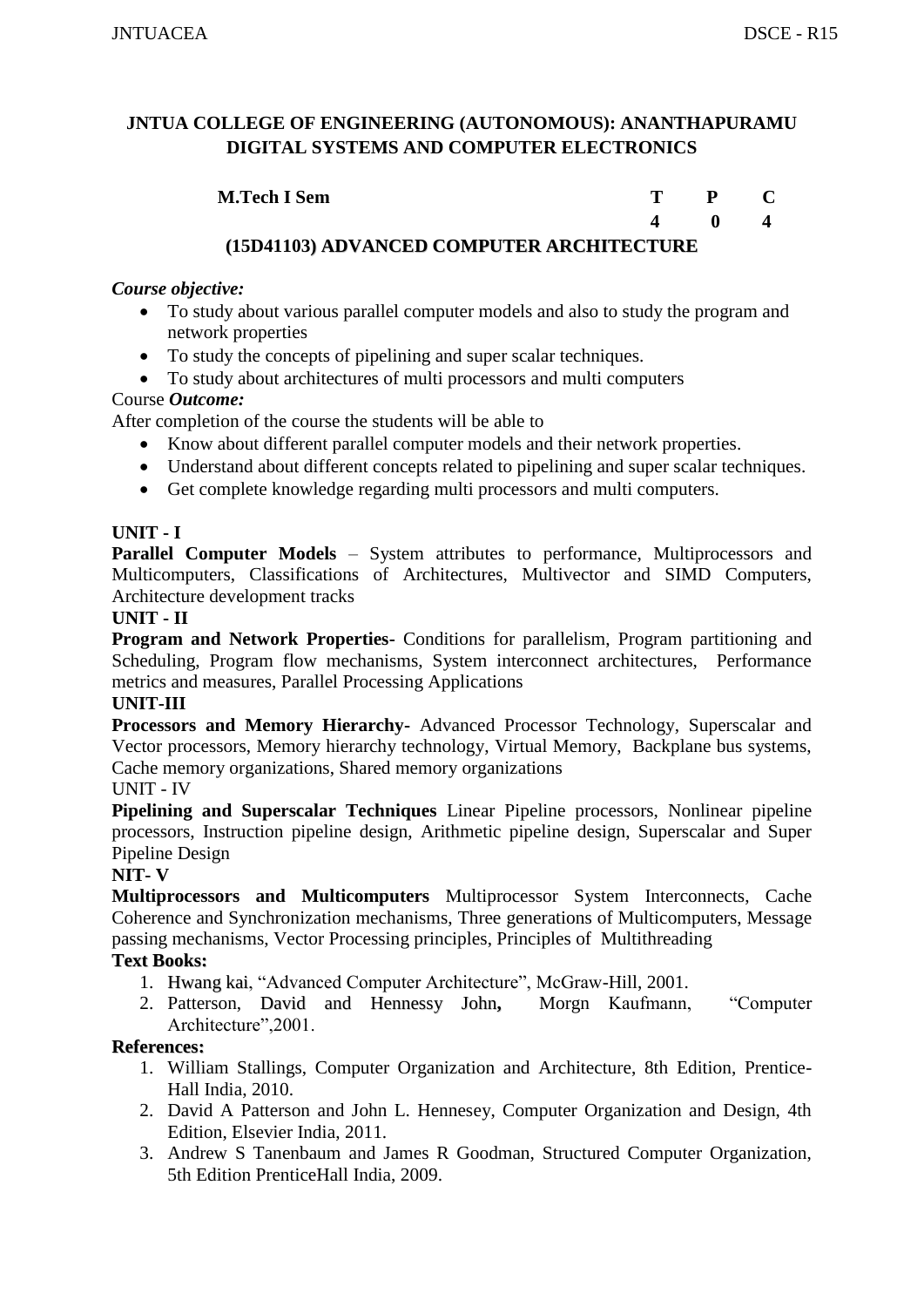| <b>M.Tech I Sem</b> | $P$ C        |  |
|---------------------|--------------|--|
|                     | $\mathbf{0}$ |  |

# **(15D41104) SYSTEM DESIGN USING MICROCONTROLLERS**

# **Course Objective:**

- To get knowledge in system design using Micro controllers
- To Study the architectural features and and programming aspects of ARM controllers/processors.
- To learn about memory management in the system design applications

#### **Course Outcome:**

#### **After completion of this course students will be able to**

- Gets complete knowledge about the system design concepts using Micro controllers.
- Understand thoroughly the architectural and programming concepts of ARM controllers.
- Know about the memory management concepts in system design.

#### **UNIT-I: ARM Architecture**

ARM Design Philosophy, Registers, PSR, Pipeline, Interrupts and Vector Table, Architecture Revision, ARM Processor Families.

#### **UNIT-II: ARM Programming Model-I**

Instruction Set: Data Processing Instructions, Branch, Load, Store Instructions, PSR Instructions, Conditional Instructions.

#### **UNIT-III: ARM Programming Model-II**

Thumb Instruction Set: Register Usage, Other Branch Instructions, Data Processing Instructions, Single-Register and Multi Register Load-Store Instructions, Stack, Software Interrupt Instructions

#### **UNIT-IV : ARM Programming**

Simple C Programs using Function Calls, Pointers, Structures, Integer and Floating Point Arithmetic, Assembly Code using Instruction Scheduling, Register Allocation, Conditional Execution and Loops.

#### **UNIT-V: Memory Management**

Cache Architecture, Polices, Flushing and Caches, MMU, Page Tables, Translation, Access Permissions, Content Switch.

#### **Text Books:**

- 1. Andrew N. Sloss, Dominic Symes, Chris Wright, "ARM Systems Developer's Guides- Designing & Optimizing System Software", 2008, Elsevier.
- 2. Jonathan W. Valvano Brookes / Cole, 1999, "Embedded Microcomputer Systems, Real Time Interfacing", Thomas Learning.

- 1. Intel and ARM Data Books on Microcontrollers.
- 2**.** Embedded System Design-Frank Vahid/Tony Givargis, John Willey, 2005.
- 3**.** Microcontroller (Theory and Applications) Ajay V Deshmukh, Tata McGraw-Hill, 2005.
- 4. An Embedded Software Primer-David E.Simon, Pearson Education, 1999.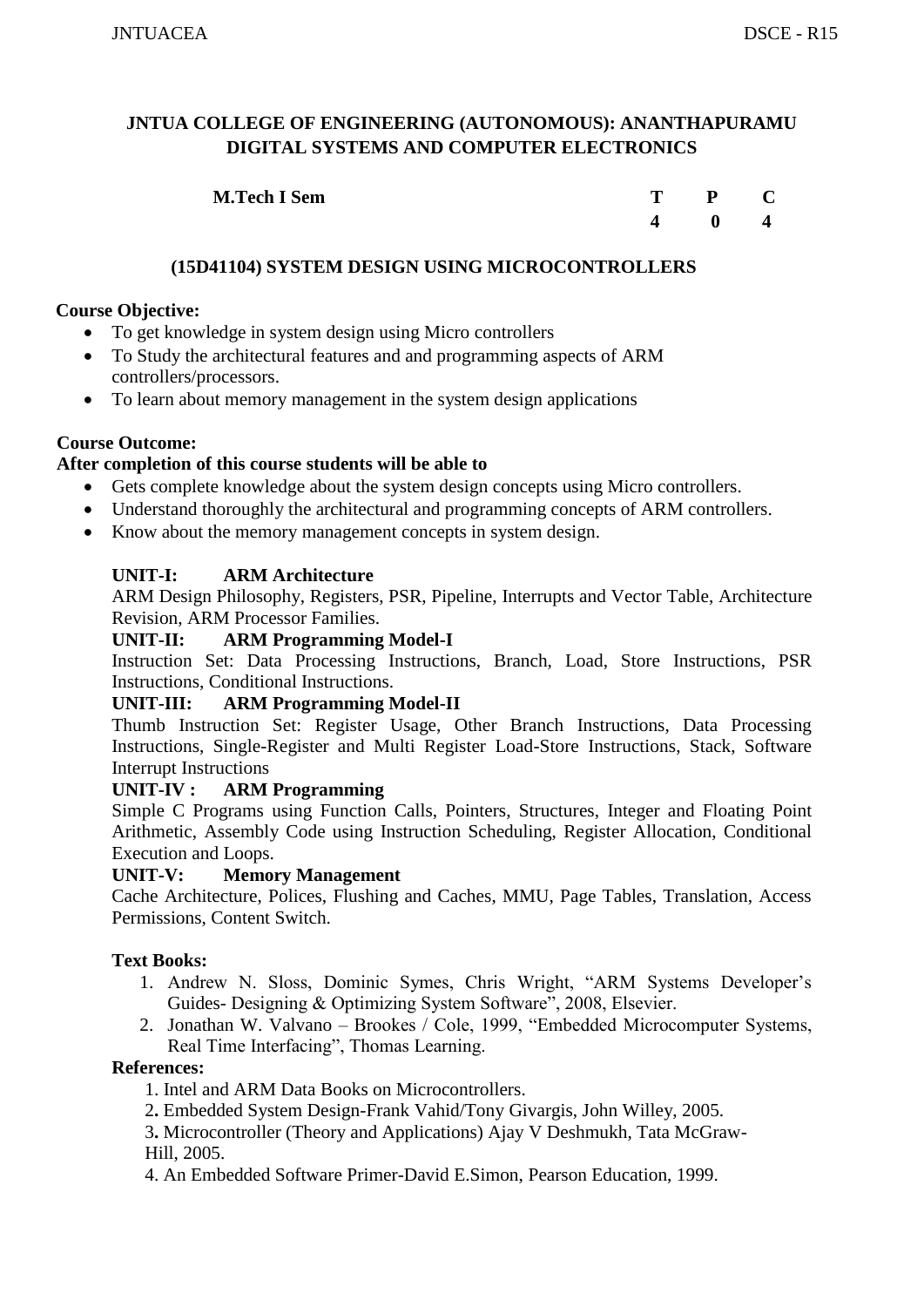| <b>M.Tech I Sem</b>                             | $\mathbf{P}$ |  |
|-------------------------------------------------|--------------|--|
|                                                 | $\mathbf{0}$ |  |
| $(4EN 4440E)$ A DIZANGER OBER A BINIO GUGBEN 10 |              |  |

# **(15D41105) ADVANCED OPERATING SYSTEMS**

# *Course Objective:*

- To Study in detail about kernel structures associated with various Operating systems
- To Study in detail about various systems calls, statements and their arguments associated with Unix .
- To Study in detail about various systems calls, statements and their arguments associated with Linux .

#### *Course Outcome:*

After completion of the course students will be able to

- Get complete knowledge regarding different types of operating systems and their Kernel structures.
- To work effectively on Unix Platform
- To work effectively on Linux Platform

# **UNIT I**

# **INTRODUCTION**

General Overview of the System: History – System structure – User perspective – Operating system services – Assumptions about hardware. Introduction to the Kernel: Architecture of the UNIX operating system – Introduction to system concepts. The Buffer Cache: Buffer headers – Structure of the buffer pool – Scenarios for retrieval of a buffer – Reading and writing disk blocks – Advantages and disadvantages of the buffer cache.

#### **UNIT II**

**UNIX I***:* Overview of UNIX system, Structure, files systems, type of file, ordinary & Special files, file permissions, Introduction to shell. UNIX basic commands & command arguments, Standard input / output Input / output redirection, filters and editors, System calls related file structures, input / output process creation & termination.

# **UNIT III**

**INTERPROCESS COMMUNICATION IN UNIX:** Introduction, file and record locking, Client – Server example, pipes, FIFOs, Streams & Messages, Name Speces, Systems V IPC, Message queues, Semaphores, Shared Memory, Sockets & TLI.

#### **UNIT IV**

**INTRODUCTION TO NETWORKS AND NETWORK PROGRAMMING IN UNIX:**  Network Primer, TCP/IP, Internet Protocols, Socket Programming, Introduction & overview, UNIX domain protocols, Socket Addresses, Elementary Socket system calls, Simple examples.

# **UNIT V**

**LINUX:** Introduction to LINUX System, Editors and Utilities, Type of Shells, Shell Operations, File structure, File Management, Operations. Memory Management Policies: Swapping – Demand paging. The I/O Subsystem: Driver Interface – Disk Drivers – Terminal Drivers– Streams – Inter process communication.

# **Text Books:**

- 1. Maurice J.Bach, "The design of the UNIX Operating Systems", PHI
- 2. Kernighan & Pike, "The UNIX Programming Environment", PHI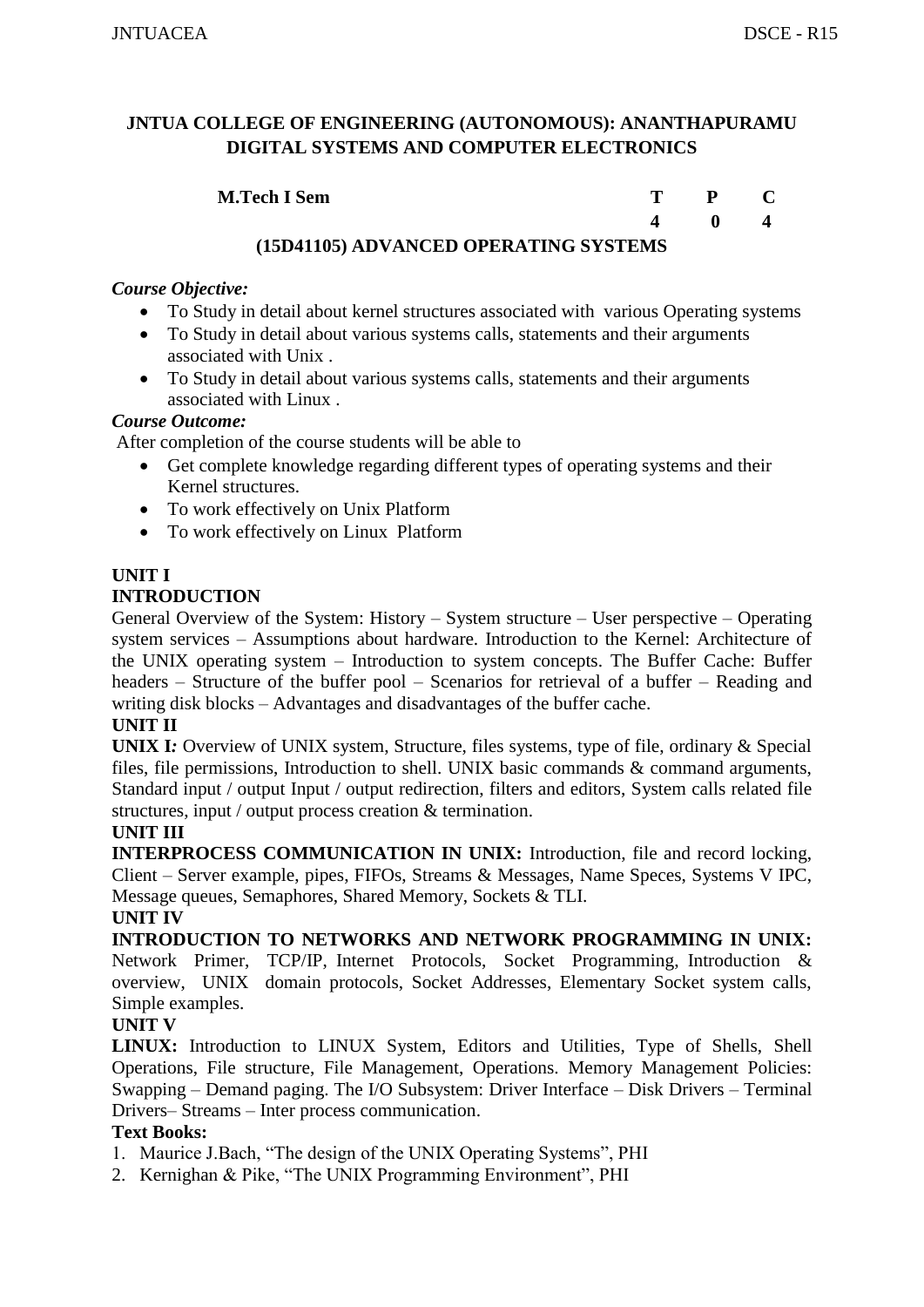- 1. W.Richard Stevens, "UNIX Network Programming", PHI, 1998.
- 2. Richard Peterson, "The Complete reference LINUX", TMH
- 3. Ritchie & Yates, "UNIX User Guide".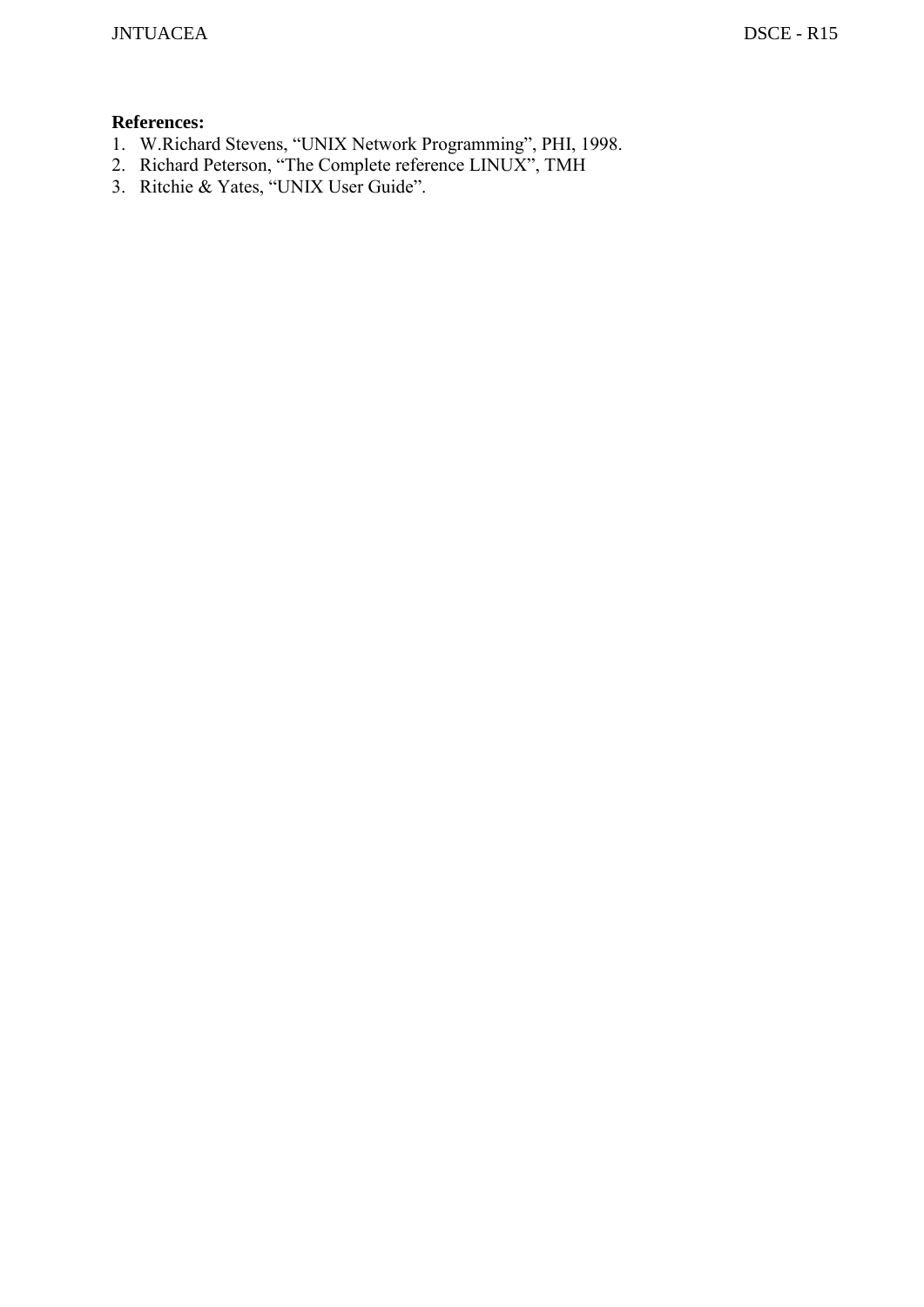**4 0 4** 

# **JNTUA COLLEGE OF ENGINEERING (AUTONOMOUS): ANANTHAPURAMU DIGITAL SYSTEMS AND COMPUTER ELECTRONICS M.Tech I Sem T P C**

# **(15D41106) NETWORK SECURITY & CRYPTOGRAPHY**

#### **Course Objective:**

- To study about need and role of security and cryptography in computer networks.
- To study about different techniques associated with encryption.
- To study about different algorithms associated with computer networks.
- To study about different security architecture and designing issues related to fire walls.

#### **Course Outcome:**

After completion of this course students will be able to know

- The need and role of security and cryptography in computer networks.
- Gain knowledge about different techniques associated with encryption.
- Functioning of different algorithms associated with computer networks.
- Gain knowledge regarding different security architecture and designing issues related to fire walls.

#### $UNIT-I$

**Introduction:** Attacks, services and mechanisms, security attacks, security services, a model for internet work security, protection through cryptography, the role of cryptography in network security.

#### **UNIT – II**

**Conventional Encryption:** Substitution techniques and transposition techniques, block cipher principles, block cipher design principles, block cipher modes of operation. The data encryption standard

#### **UNIT – III**

**Public-key encryption:** Principles of public-key cryptosystems, the RSA algorithm, key management. Authentication requirements, authentication functions, message authentication codes, hash functions.

#### **UNIT – IV**

**Digital Signatures and Authentication Protocols:** Digital signatures, Digital signature standard, Authentication Protocols, MD5, message digest algorithm, secure hash algorithm, HMAC.

#### **UNIT – V**

**Mall security & IP security:** Pretty good privacy, IP security overview, IP security architecture, Intruders, viruses and related threats, firewall design principles

#### **Text Books:**

1. W. Stallings**, "**Cryptography & Network Security", 3/e, PHI, 2003

2. Eric Maiwald**, "**Fundamental of Network Security", Dreamtech press Osborne MGH, 2004 **References:**

- 1. Sean Convery, " Network Security Architectures, Published by Cisco Press, First Ed. 2004.
- 2. Atul Kahate, "Cryptography and Network Security", Tata McGraw Hill, 2003.

3. Bruce Schneier, "Applied Cryptography", John Wiley and Sons Inc, 2001.

4. Stewart S. Miller, "Wi-Fi Security", McGraw Hill, 2003.

5. Charles B. Pfleeger, Shari Lawrence Pfleeger, "Security In Computing", 3rd Edition, Pearson Education, 2003.

6. Jeff Crume, "Inside Internet Security" Addison Wesley, 2005.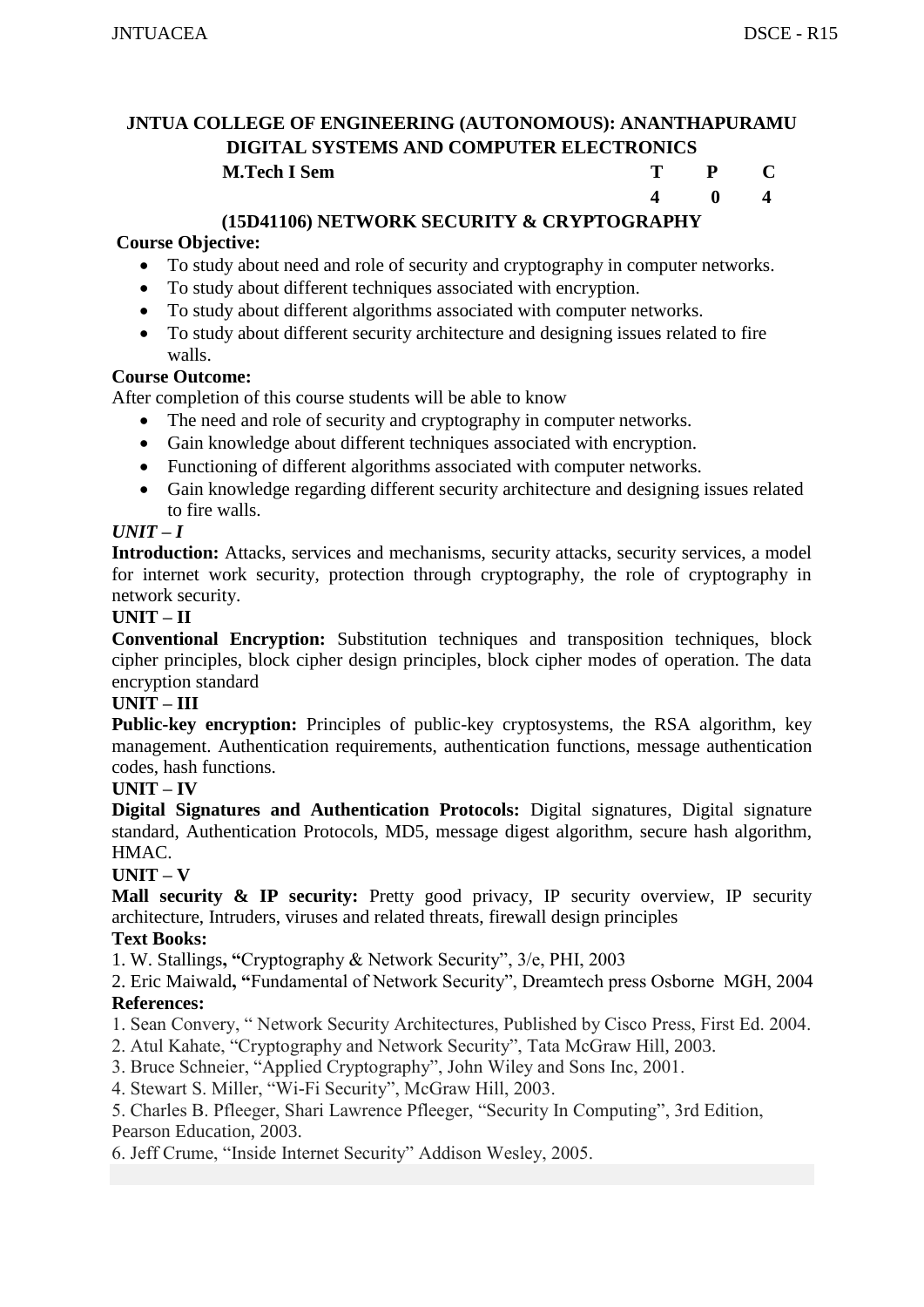| <b>M.Tech I Sem</b> | $\mathbf{p}$ |  |
|---------------------|--------------|--|
|                     | 0            |  |

# **(15D41107) ELECTRONIC DESIGN AUTOMATION TOOLS**

# *Course Objective:*

- To provide exposure to different types of synthesis and synthesis tools
- To study about mixed signal design
- To study about design of PCB and different tools that are employed in design of PCB *Course Outcome:*
	- After completion of the course the student will be able to
	- Perform various types of simulation using different simulating tools.
	- Get complete knowledge regarding mixed signal design
	- Design high speed PCB using simulation and layout tools

# **UNIT-I: Synthesis and Simulation using HDLs**

Verilog and logic synthesis, VHDL and logic synthesis, memory synthesis, FSM synthesis, Performance-driven synthesis, Simulation-types of simulation, logic systems, working of logic simulation, cell models, delay models, static timing analysis, formal verification, switch-level simulation, transistor-level simulation, CAD tools for synthesis and simulation Modelsim and Leonardo Spectrum

# **UNIT-II: Circuit design and Simulation using Pspice**

Pspice models for transistors, A/D & D/A converters, sample and hold circuits, digital system building blocks, design and analysis of analog and digital circuits Using Pspice.

# **UNIT-III: Mixed Signal Design**

Fundamentals of analog and digital simulation, mixed signal simulator configurations, understanding modeling, integration to CAD environments, analysis of analog circuits-A/D and D/A converters, up and down converters, comparators etc.

# **UNIT-IV: PCB Design and Layout**

An overview of high speed PCB design, design entry, simulation and layout tools for PCB, introduction to Orcad PCB Design Tools.

# **UNIT-V: Electronic Instrument Design**

Electronic circuit design, circuit layout, necessary software, debugging and testing, case studies offering practical electronic instrument design.

# **Text Books:**

1. J.Bhaskar, "A Verilog HDL Synthesis", BS Publications.

2. M.H.Rashid, "SPICE for circuits and electronics Using Pspice", Prentice Hall, Second Edition.

3. Kim R.Fowler, "Electronic Instrument Design", Oxford University press.

# **References:**

1**.** J.Bhaskar, "A VHDL Synthesis Primer", B S Publications.

- 2. M.J.S.Smith, "Application-Specific Integrated Circuits", Wesley
- 3. Orcad, "ORCAD-Technical reference manual", USA.
- 4. Analogy Nic, "SABER- Technical reference manual", USA.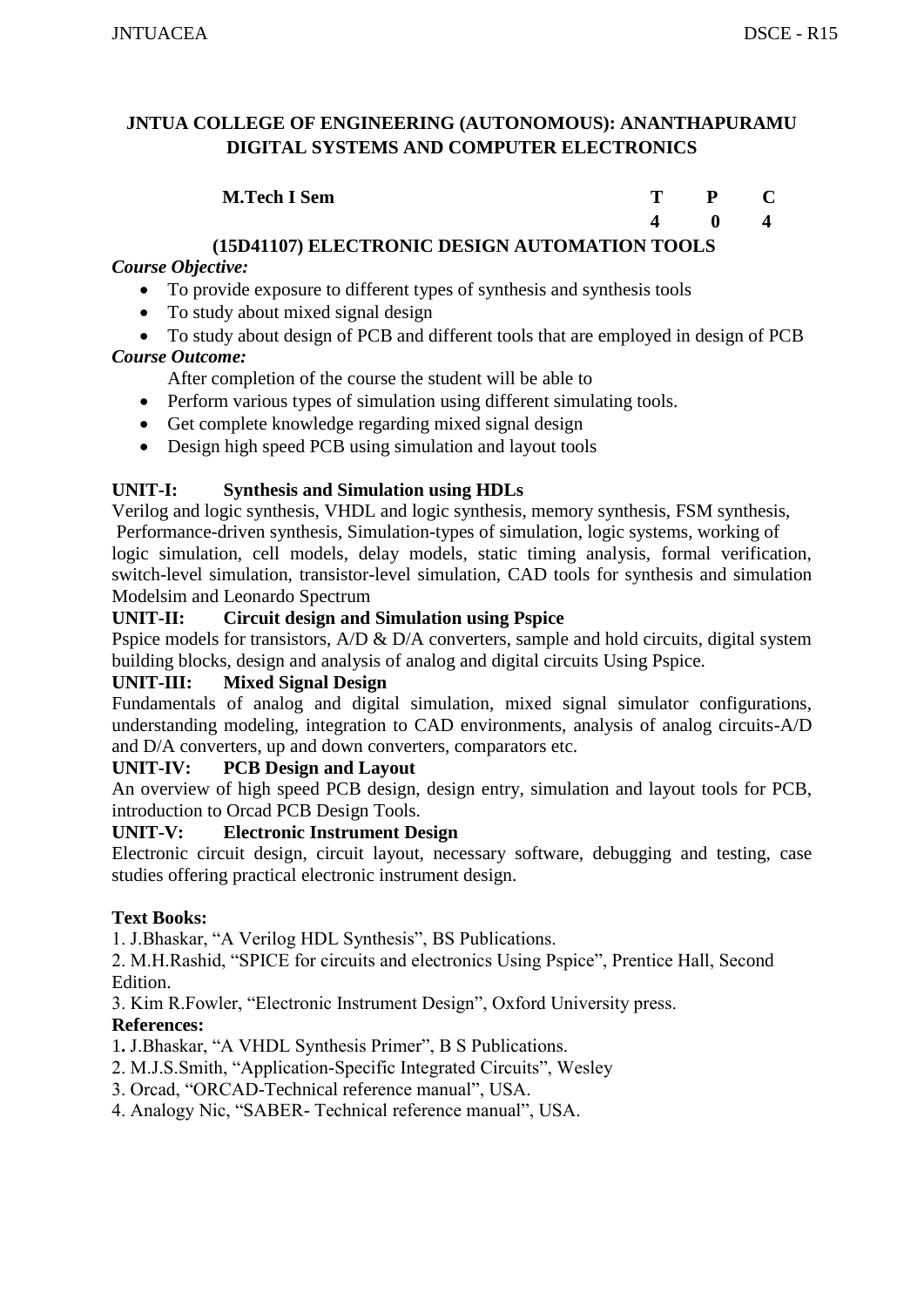**M.Tech I Sem T P C 4 0 4** 

# **(15D41108) QUALITY & RELIABILITY**

#### **Course Outcomes : After completion of this subject, students will be able to**

- Design any system or component or circuit with high reliability.
- Analyze reasons for the failures of circuits or systems and provide necessary repair for reliable functioning of those systems.
- Provide relevant mechanisms for proper availability and maintainability of the systems.

#### **UNIT-I:**

Elements of probability theory Probability distributions: Random variables, density and distribution functions. Mathematical expectation. Binominal distribution, Poisson distribution, normal distribution, exponential distribution, Weibull distribution. Reliability: Definition of Reliability. Significance of the terms appearing in the definition. Component reliability, Hazard rate, derivation of the reliability functions in terms of the hazard rate. Hazard models.

#### **UNIT-II:**

Failures: Causes of failures, types of failures (early failures, chance failures and wear-out failures). Modes of failure. Bath tub curve. Effect of preventive maintenance. Measures of reliability: mean time to failure (MTTF) and mean time between failures (MTBF).

#### **UNIT-III:**

Reliability logic diagrams: (reliability block diagrams) Classification of engineering systems: series, parallel, series-parallel, parallel-series and non-series-parallel configurations (mainly for Electronic system configurations). Expressions for the reliability of the basic (Electronic systems) configurations.

#### **UNIT-IV:**

Reliability evaluation of Non-series-parallel configurations (mainly for Electronic systems configurations): minimal tie-set, minimal cut-set and decomposition methods. Deduction of the minimal cutsets from the minimal path sets. More than two components Electronics systems reliability evaluation: Series systems, parallel systems with two and more than two components, Network reduction techniques. Minimal cutest / failure mode approach.

#### **UNIT-V:**

Discrete Markov Chains: General modelling concepts, stochastic transitional probability matrix, time dependent probability evaluation and limiting state probability evaluation, absorbing states (mainly for Electronic systems). Continuous Markov Processes: Modelling concepts, State space diagrams, Stochastic Transitional Probability Matrix, Evaluating limiting state Probabilities. Reliability evaluation of repairable systems (mainly for Electronic systems).

#### **Text Book:**

1. Reliability Evaluation of Engineering Systems", Roy Billinton and Ronald N Allan, Plenum Press.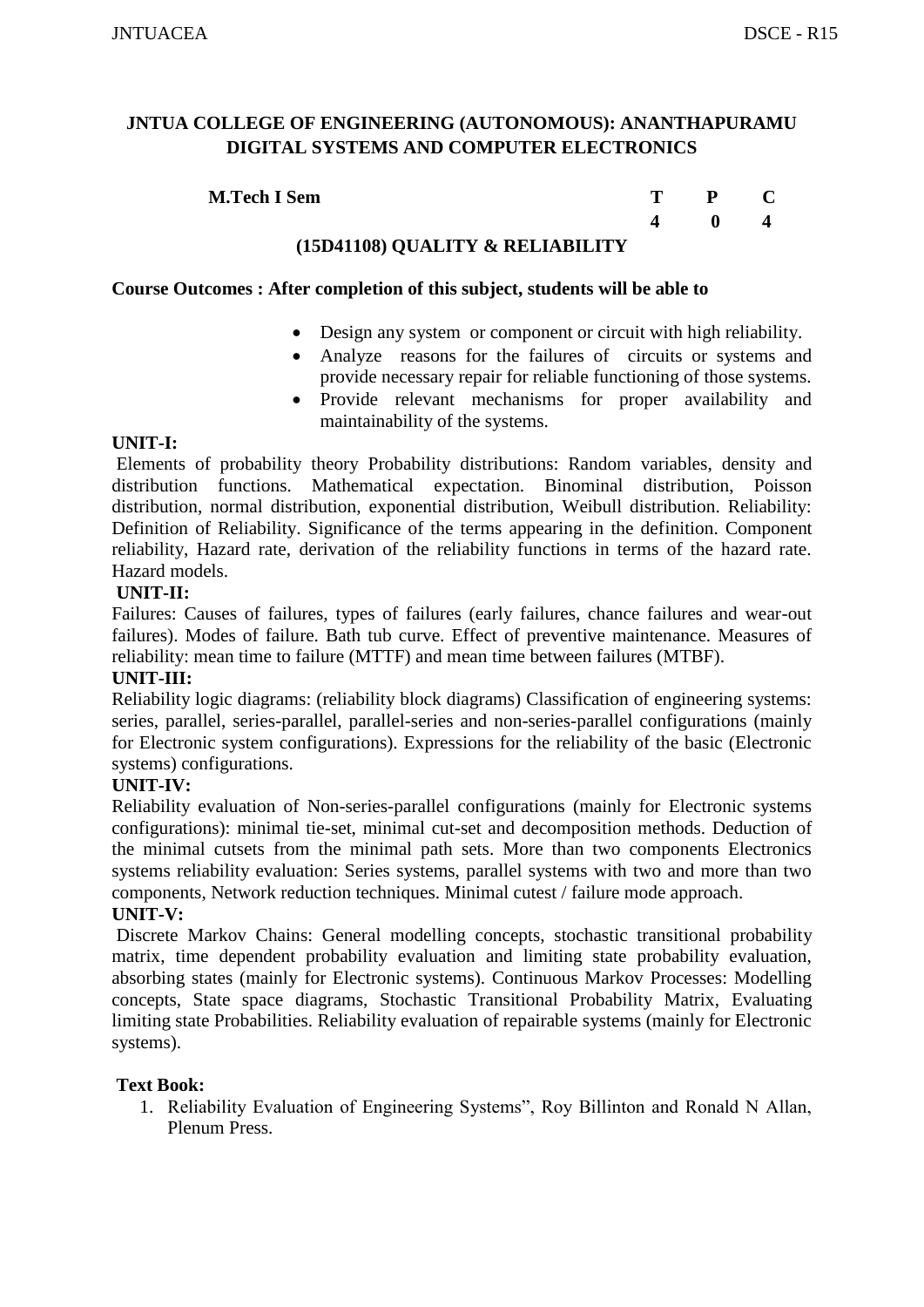#### **M.Tech I Sem**

| T | $\mathbf{P}$ | $\mathbf C$             |
|---|--------------|-------------------------|
| 4 | $\bf{0}$     | $\overline{\mathbf{4}}$ |

# **(15D41109) NANO ELECTRONICS**

# *Course Objective:*

- To study about different quantum devices
- To study in detail about nano devices and nano architectures and their computations
- To study about Molecular nano Electronics

#### *Course Outcome:*

After completion of the course the student will be able to

- Gain complete knowledge regarding different Quantum Devices.
- Know about nano devices and nano architectures and their computations.
- Know about Molecular Nano Electronics

#### **UNIT – I: Quantum Devices:**

Charge and spin in single quantum dots- Coulomb blockade – Electrons in mesoscopic structures - single electron transfer devices (SETs) – Electron spin transistor – resonant tunnel diodes, tunnel FETs - quantum interference transistors (QUITs) - quantum dot cellular automata (QCAs) - quantum bits (qubits).

#### **UNIT – II: NanoElectronic Devices:**

Electronic transport in 1,2 and 3 dimensions- Quantum confinement - energy subbands - Effective mass - Drude conduction - mean free path in 3D - ballistic conduction - phase coherence length - quantized conductance - Buttiker-Landauer formula- electron transport in pn junctions - short channel NanoTransistor –MOSFETs - Advanced MOSFETs - Trigate FETs, FinFETs - CMOS.

#### **UNIT – III: Molecular NanoElectronics:**

Electronic and optoelectronic properties of molecular materials - Electrodes  $\&$  contacts – functions – molecular electronic devices - elementary circuits using organic molecules-Organic materials based rectifying diode switches – TFTs- OLEDs- OTFTs – logic switches. **UNIT – IV: Spintronics:**

Spin tunneling devices - Magnetic tunnel junctions- Tunneling spin polarization - Giant tunneling using MgO tunnel barriers - Tunnel-based spin injectors - Spin injection and spin transport in hybrid nanostructures - spin filters -spin diodes - Magnetic tunnel transistor - Memory devices and sensors - ferroelectric random access memory- MRAMS -Field Sensors - Multiferro electric sensors- Spintronic Biosensors.

#### **UNIT – V: NanoElectronic Architectures & Computations:**

Architecture Principles: Mono and Multi processor systems – Parallel data processing – Power Dissipation and Parallelism – Classic systolic arrays - Molecular devices-properties - Self-organization – Size dependent -limitations. Computation: Monte Carlo Simulations-Computational methods and Simulations from ab initio to multiscale Modeling- Modeling of Nanodevices.

#### **Text Books:**

1. V. Mitin, V. Kochelap, M. Stroscio, "Introduction to Nanoelectronics," Cambridge University Press, 2008.

2. Rainer Waser, "Nanoelectronics and Information Technology: Advanced Electronic Materials and Novel Devices," Wiley-VCH, 2003.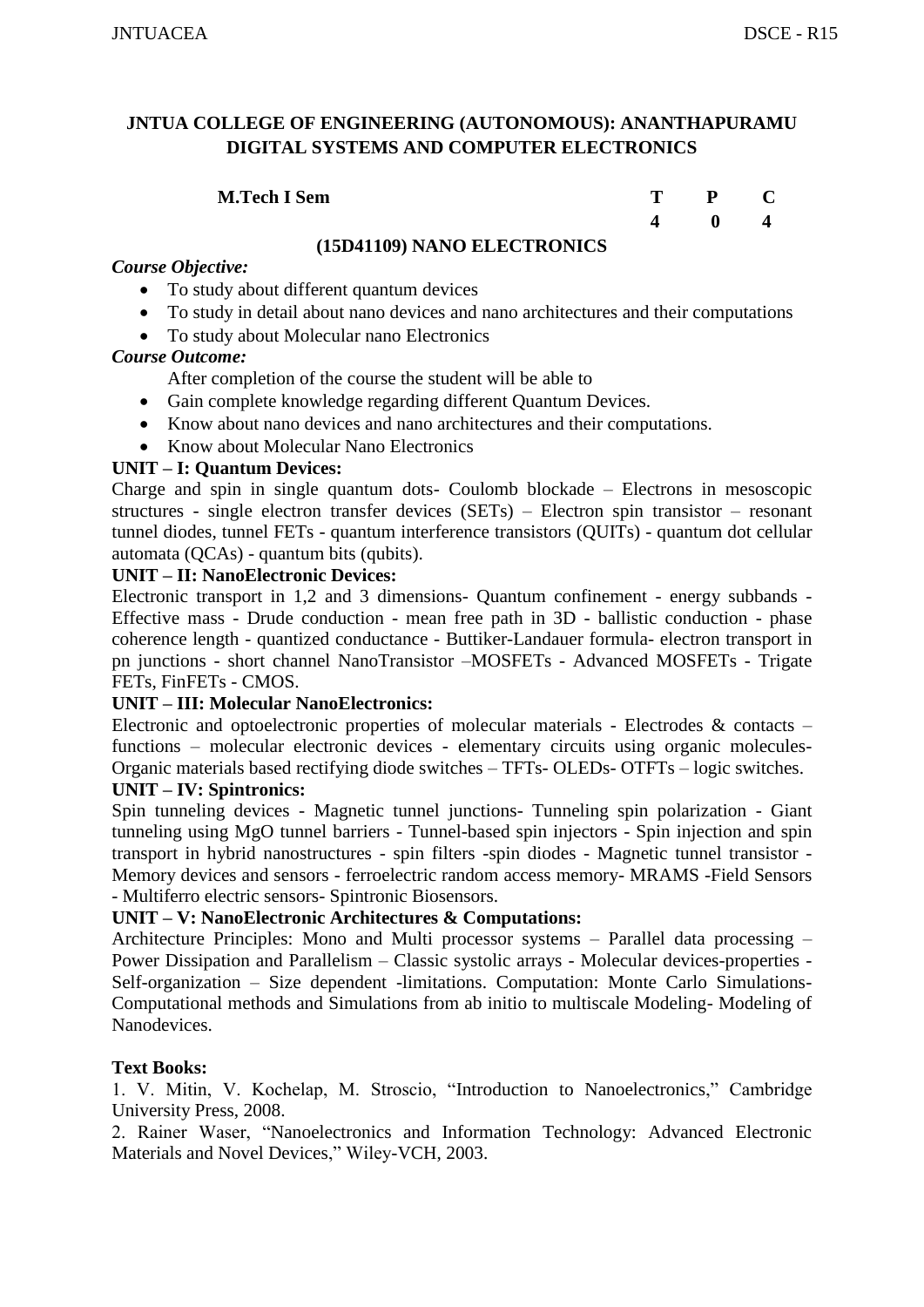#### **References:**

1. Karl Goser, Peter Glosekotter, Jan Dienstuhl, "Nanoelectronics and Nanosystems," Springer, 2004.

- 2. Sadamichi Maekawa, "Concepts in Spin Electronics," Oxford University Press, 2006.
- 3. L. Banyai and S.W.Koch, "Semiconductor Quantum Dots," World Scientific, 1993.
- 4. Edward L. Wolf, "Nanophysics and Nanotechnology: An Introduction to Modern Concepts in Nanoscience," Wiley-VCH, 2006.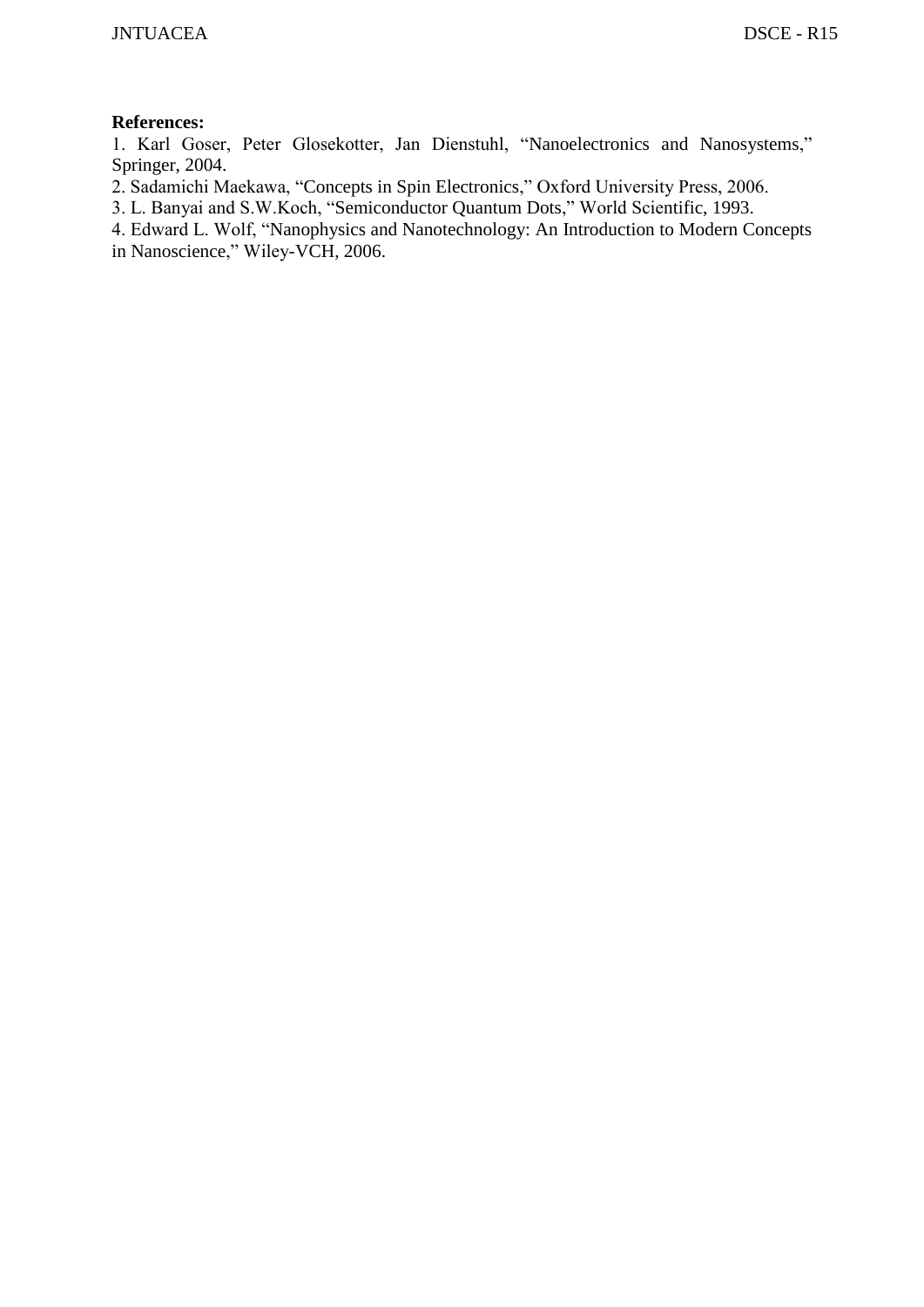| <b>M.Tech I Sem</b> | $P$ C |                               |
|---------------------|-------|-------------------------------|
|                     |       | $\mathbf{0}$ and $\mathbf{0}$ |

# **(15D41110) CMOS VLSI DESIGN**

#### *Course Objective:*

- To study about MOS devices and their modelling
- To study CMOS inverter and its characteristics
- To study about realization of both combinational and sequential modules
- To study about different types of memories

#### *Course Outcome:*

After completion of the course the student will be able to

- Gain complete knowledge regarding MOS devices and their modelling.
- Know the working of CMOS inverter and various parameters that effects its performance
- Realize different combinational and sequential modules
- To get complete knowledge regarding Memories

#### **UNIT-I:**

#### **MOS Devices and Modeling**

The MOS Transistor, Passive Components- Capacitor & Resistor, Integrated circuit Layout, CMOS Device Modeling - Simple MOS Large-Signal Model, Other Model Parameters, Small-Signal Model for the MOS Transistor, Computer Simulation Models, Sub-threshold MOS Model.

#### **MOS Design**

Pseudo NMOS Logic – Inverter, Inverter threshold voltage, Output high voltage, Output Low voltage, Gain at gate threshold voltage, Transient response, Rise time, Fall time, Pseudo NMOS logic gates, Transistor equivalency, CMOS Inverter logic.

# **UNIT-II:**

#### **Combinational MOS Logic Circuits**:

MOS logic circuits with NMOS loads, Primitive CMOS logic gates – NOR & NAND gate, Complex Logic circuits design – Realizing Boolean expressions using NMOS gates and CMOS gates , AOI and OIA gates, CMOS full adder, CMOS transmission gates, Designing with Transmission gates.

#### **Sequential MOS Logic Circuits**

Behaviour of bistable elements, SR Latch, Clocked latch and flip flop circuits, CMOS D latch and edge triggered flip-flop.

# **UNIT -III:**

#### **Dynamic Logic Circuits**

Basic principle, Voltage Bootstrapping, Synchronous dynamic pass transistor circuits, Dynamic CMOS transmission gate logic, High performance Dynamic CMOS circuits.

# **Semiconductor Memories**

Types, RAM array organization, DRAM – Types, Operation, Leakage currents in DRAM cell and refresh operation, SRAM operation Leakage currents in SRAM cells, Flash Memory-NOR flash and NAND flash.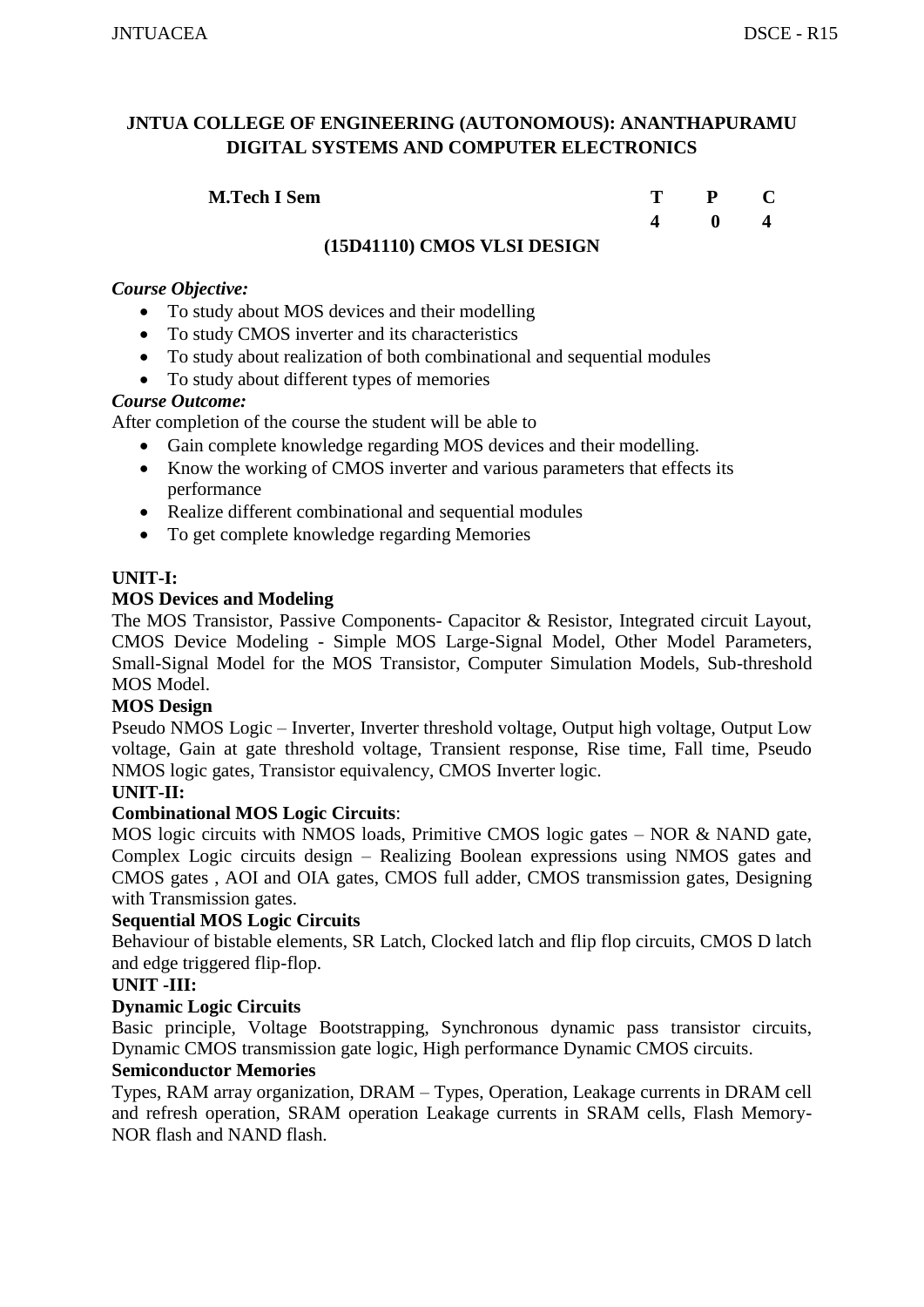# **UNIT -IV:**

# **Analog CMOS Sub-Circuits**

MOS Switch, MOS Diode, MOS Active Resistor, Current Sinks and Sources, Current Mirrors-Current mirror with Beta Helper, Degeneration, Cascode current Mirror and Wilson Current Mirror, Current and Voltage References, Band gap Reference.

# **UNIT-V:**

# **CMOS Amplifiers**

Inverters, Differential Amplifiers, Cascode Amplifiers, Current Amplifiers, Output Amplifiers, High Gain Amplifiers Architectures.

# **CMOS Operational Amplifiers**

Design of CMOS Op Amps, Compensation of Op Amps, Design of Two-Stage Op Amps, Power- Supply Rejection Ratio of Two-Stage Op Amps, Cascode Op Amps, Measurement Techniques of OP Amp.

#### **Text Books:**

- 1. Ken Martin, "Digital Integrated Circuit Design", Oxford University Press, 2011.
- 2. Sung-Mo Kang, Yusuf Leblebici, "CMOS Digital Integrated Circuits Analysis and Design", TMH,  $3<sup>rd</sup>$  Ed., 2011.
- 3. Philip E. Allen and Douglas R. Holberg, "CMOS Analog Circuit Design", Oxford University Press, International Second Edition/Indian Edition, 2010.
- 4. Paul R. Gray, Paul J. Hurst, S. Lewis and R. G. Meyer, "Analysis and Design of Analog Integrated Circuits", Wiley India, Fifth Edition, 2010.

- 1. Analog Integrated Circuit Design- David A. Johns, Ken Martin, Wiley Student Edn, 2013.
- 2. Behzad Razavi, "Design of Analog CMOS Integrated Circuits", TMH Edition.
- 3. Baker, Li and Boyce, "CMOS: Circuit Design, Layout and Simulation", PHI.
- 4. Jan M. Rabaey, Anantha Chandrakasan, Borivoje Nikolic, "Digital Integrated Circuits  $-$  A Design Perspective",  $2<sup>nd</sup>$  Ed., PHI.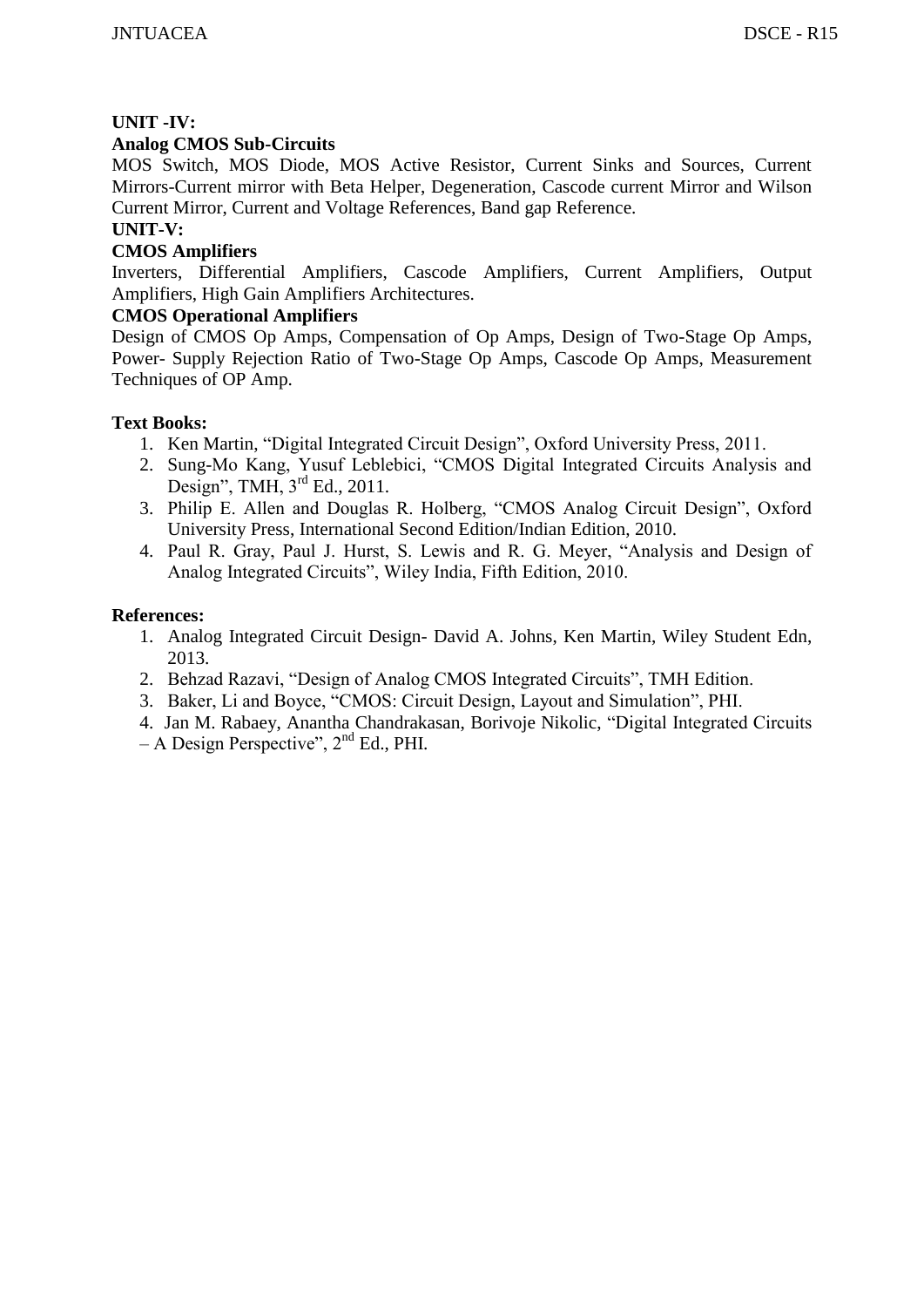| <b>M.Tech I Sem</b> | T. | $P$ C        |  |
|---------------------|----|--------------|--|
|                     |    | $\mathbf{0}$ |  |

#### **(15D42102) ADVANCED DIGITAL SIGNAL PROCESSING**

# *Course Objective:*

- To study about the digital signal processing algorithms and multi rate signal processing
- To study about the power spectral estimation by using Barlett, Welch & Blackmann & Tukey methods.
- The study about the effects of finite word length in fixed-point dsp systems..

# *Course Outcome:*

After completion of the course students will be able to

- Get complete knowledge regarding various algorithms associated with Digital signal processing and multi rate signal processing.
- Verify the power spectral estimation by using Barlett, Welch & Blackmann & Tukey methods.
- Understand the effects of finite word length in fixed-point DSP systems by using ADC and FFT algorithms.

#### **UNIT I**

**DSP ALGORITHEMS:** Fast DFT algorithms based on Index mapping, Sliding Discrete Fourier Transform, DFT Computation Over a narrow Frequency Band, Split Radix FFT, Linear filtering approach to Computation of DFT using Chirp Z-Transform. **UNIT II**

# **MULTI RATE SIGNAL PROCESSING:** Decimation by a factor D, Interpolation by a factor I, Sampling rate conversion by a rational factor I/D, Filter design & Implementation for sampling rate conversion.

#### **UNIT III**

**POWER SPECTRAL ESTIMATION**: Estimation of spectra from finite duration observation of signals, Non-parametric methods: Bartlett, Welch & Blackmann & Tukey methods.

**PARAMETRIC METHODS FOR POWER SPECTRUM ESTIMATION:** Relation between auto correlation & model parameters, Yule-Waker & Burg Methods, MA & ARMA models for power spectrum estimation.

#### **UNIT IV**

**ANALYSIS OF FINITE WORDLENGTH EFFECTS IN FIXED-POINT DSP SYSTEMS:** Fixed, Floating Point Arithmetic – ADC quantization noise & signal quality-Finite word length effect in IIR digital Filters – Finite word-length effects in FFT algorithms.

#### **UNIT V**

**APPLICATIONS OF DIGITAL SIGNAL PROCESSING:** Dual Tone Multi-frequency Signal Detection, Spectral Analysis of Sinusoidal Signals, Spectral Analysis of Non stationary Signals, Musial Sound Processing, Over Sampling A/D Converter, Over Sampling D/A Converter, Discrete-Time Analytic Signal Generation.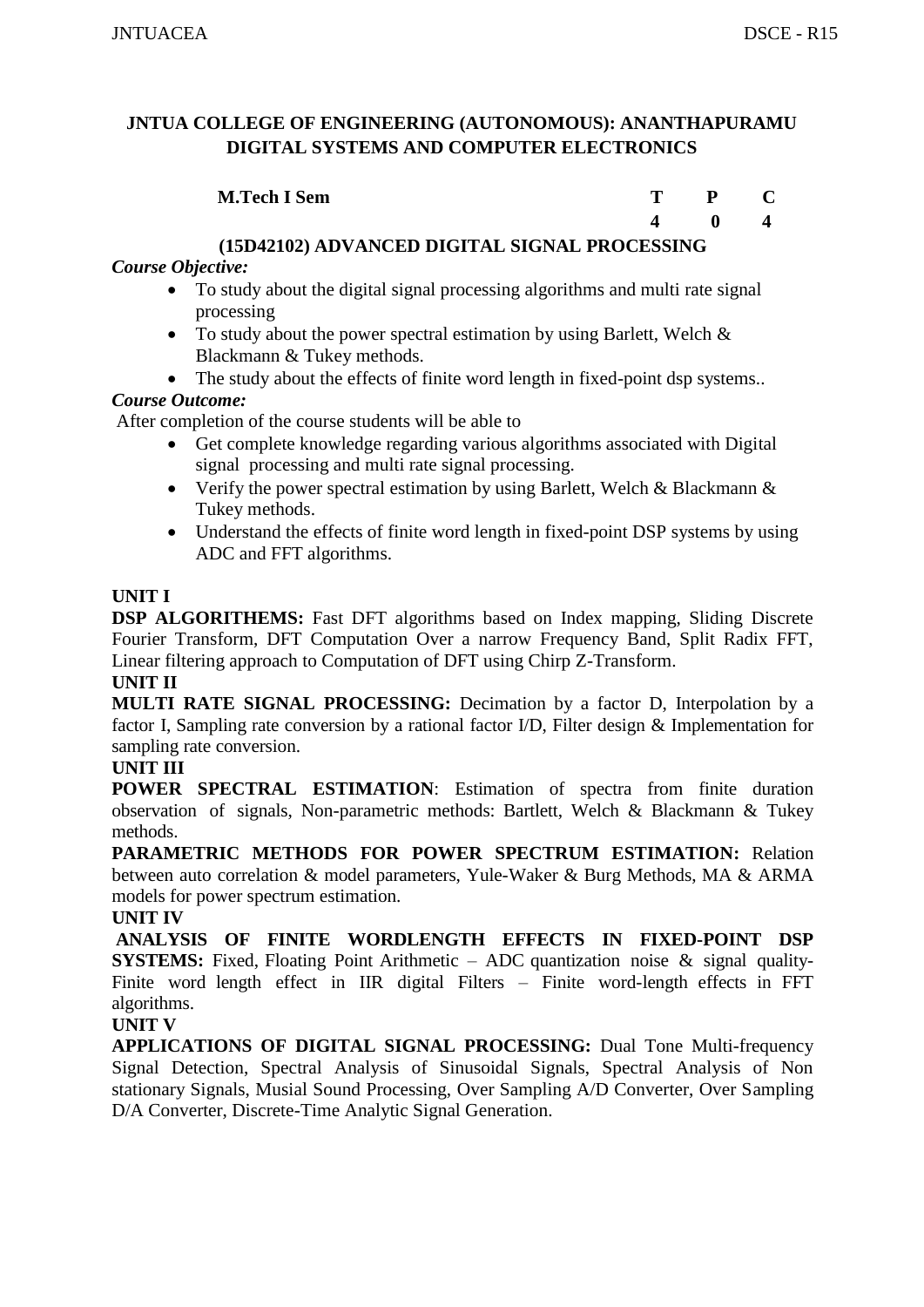# **Text Books:**

- 1. Sanjit K Mitra, "Digital Signal Processing", Tata MCgraw Hill Publications.
- 2. J G Proakis, D G Manolokis, "Digital Signal Processing Principles, Algorithms, Applications" PHI.

- 1. A V Oppenhiem, R W Schafer, "Discrete-Time Signal Processing", Pearson Education.
- 2. Emmanuel C Ifeacher Barrie. W. Jervis, "DSP- A Practical Approach", Pearson Education.
- 3. S. M .Kay, "Modern spectral Estimation Techniques" PHI, 1997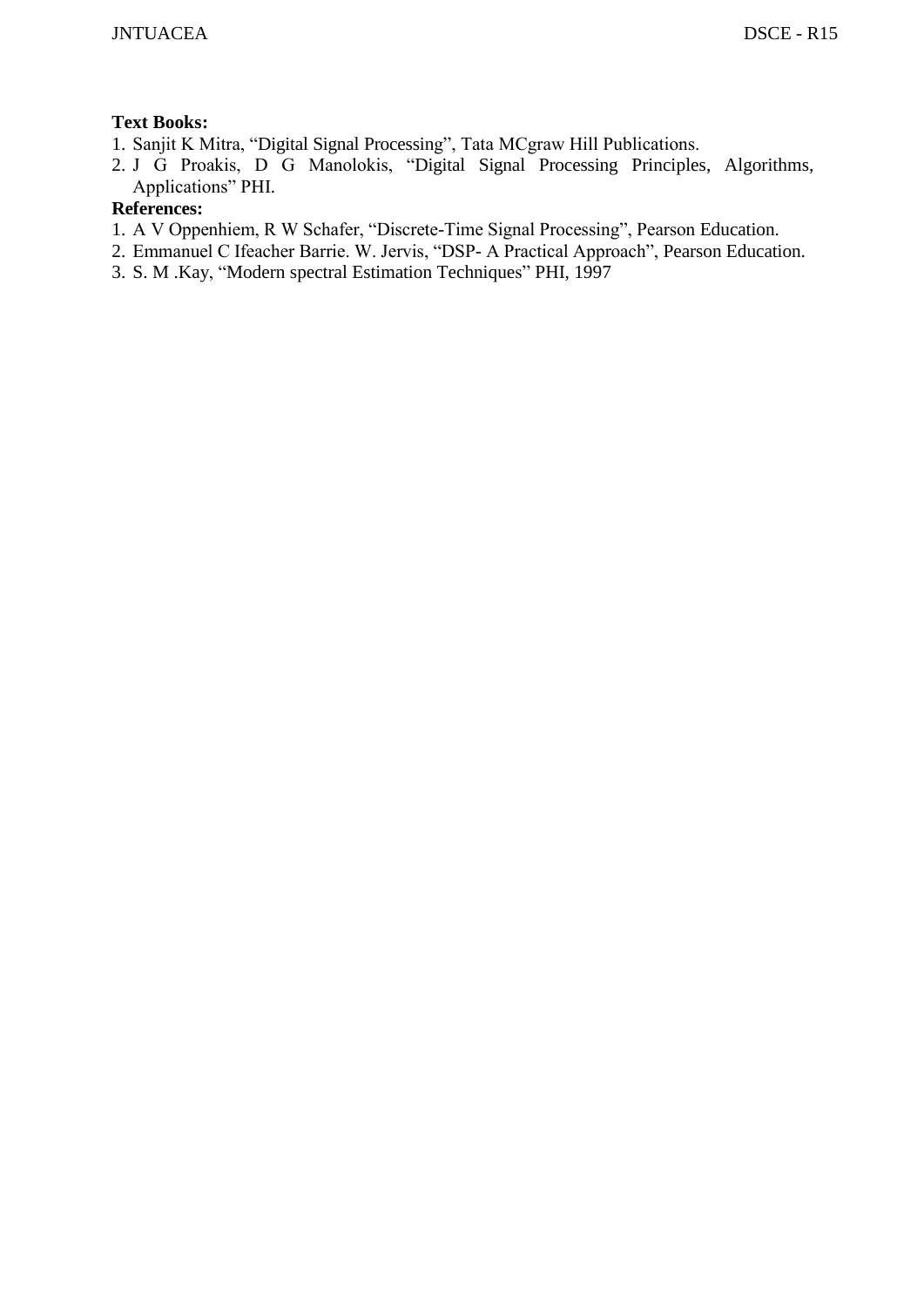| <b>M.Tech I Sem</b> | m | $P$ C        |  |
|---------------------|---|--------------|--|
|                     |   | $\mathbf{0}$ |  |

#### **(15D41111) CLOUD COMPUTING**

#### **Course Outcomes : After completion of this subject, students will be able to**

- Under stand the concepts of distributed systems, parallel computing, cluster computing and virtualization.
- Design and implement cloud networks for various applications.
- Maintain cloud data centers and cloud based information systems for cloud computing.

#### **UNIT I:**

Introductory concepts and overview: Distributed systems, Parallel computing architectures: Vector processing, Symmetric multi processing and Massively parallel processing systems, High performance Cluster computing, Grid computing, Service Oriented Architecture overview, Virtualization.

#### **UNIT II:**

Web services delivered from the cloud: Infrastructure as a service, Platform-as-a-service, Software-as-a-service. Building Cloud networks: Evolution from the MSP model to cloud computing and software-as-aservice, The cloud data center, SOA as step toward cloud computing, Basic approach to a data center based SOA.

#### **UNIT III:**

Federation Presence, Identity and Privacy in the cloud: Federation in the cloud, Presence in the cloud, Privacy and its relation to cloud based information system. Security in the Cloud: Cloud security challenges, Software-as-a-service security.

Common Standards in Cloud computing:The open cloud consortium, The distributed management task force, standards for application developers, standards for messaging, standards for security.

#### **UNIT IV:**

End user access to cloud computing: youtube, zimbra, Facebook, Zoho, DimDim Collaboration Mobile internet devices and the cloud: Smartphone, mobile operating systems for smart phones, Mobile Platform virtualization, Collaboration applications for mobile platforms, Future trends.

#### **UNIT V:**

Virtualization: Adding guest Operating system. Cloud computing case studies1: Amazon EC2, Amazon simple DB, Amazon S3, Amazon Cloud Front, Amazon SQS.

#### **Text Books:**

1. John W. Rittinghouse, James F. Ransome, "Cloud Computing implementation, management and security", CRC Press, Taylor & Francis group, 2010.

2. Anthony T.velte, Toby J.velte Robert Elsenpeter "Cloud Computing: A practical approach", Tata McGraw Hill edition, 2010.

#### **References:**

1. George Reese , "Cloud Application Architectures", Oreilly publishers.

2. David S. Linthicum, Addison, "Cloud Computing and SOA convergence in your enterprise", Wesley Publications.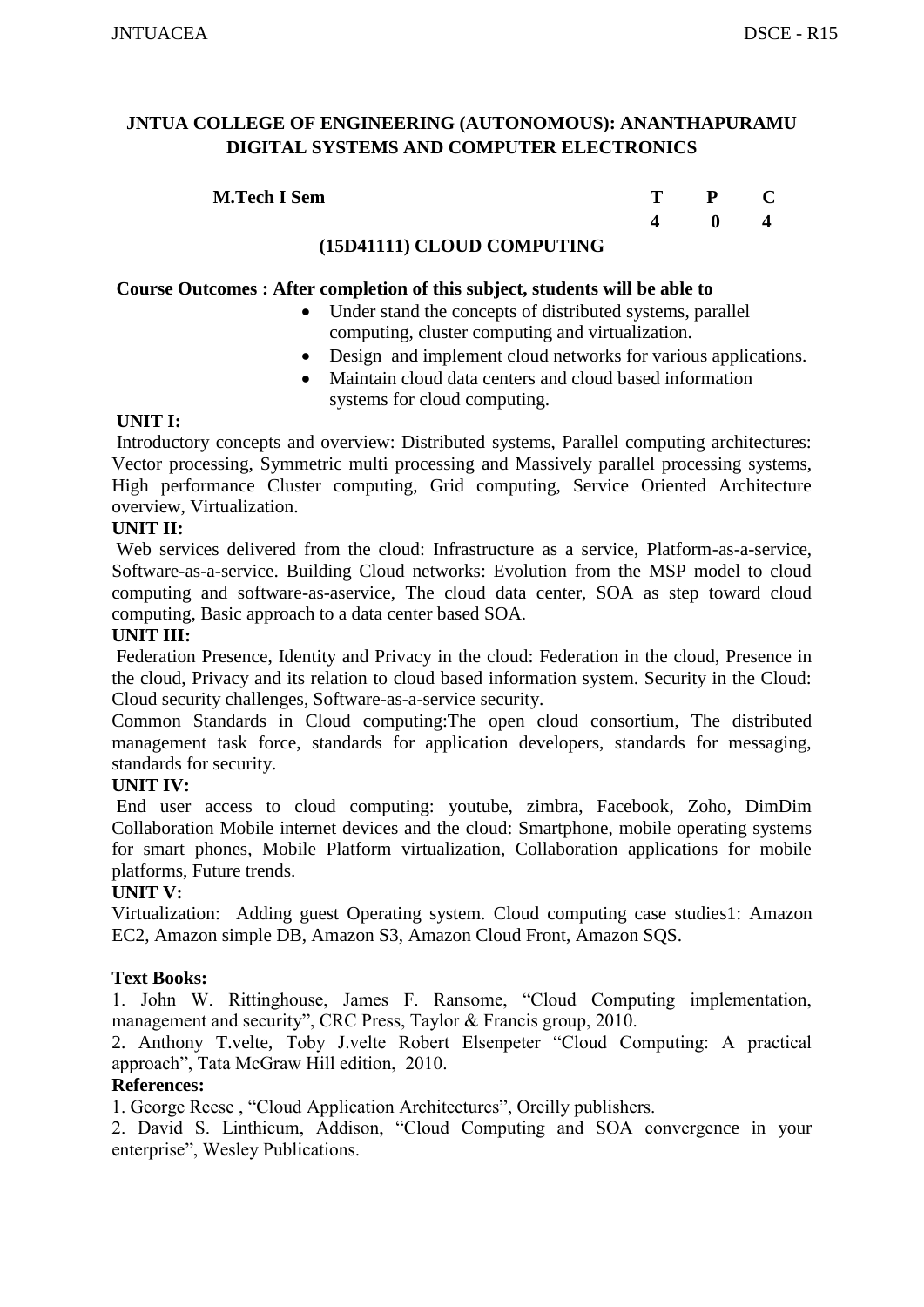| <b>M.Tech I Sem</b> | T P C                                      |  |
|---------------------|--------------------------------------------|--|
|                     | $\begin{array}{ccc} 0 & 3 & 2 \end{array}$ |  |

# **(15D41112) STRUCTURAL DIGITAL SYSTEM DESIGN LAB**

# **Course Objective:**

- To understand about VHDL and Verilog Programming in all available styles.
- To understand differences between Verilog and VHDL.
- To represent the different digital blocks in verilog and VHDL in all available styles of modelling

# **Course Outcome:**

After completion of this course the students will be able to understand

- Different modelling styles available in VHDL and Verilog and difference between them
- Difference between verilog and VHDL
- Representation of different digital modules in different modelling styles available in VHDL and Verilog

Using VHDL and Verilog do the following experiments

- 1. Design of 4-bit adder / subtractor
- 2. Design of Booth Multiplier
- 3. Design of 4-bit ALU
- 4. Design 32-bit ALU using ripple carry and carry look-ahead logic
- 5. Design of counters and shift registers
- 6. Design of MIPS processor
- 7. Design of Washing machine controller
- 8. Design of Traffic Light Controller
- 9. Mini project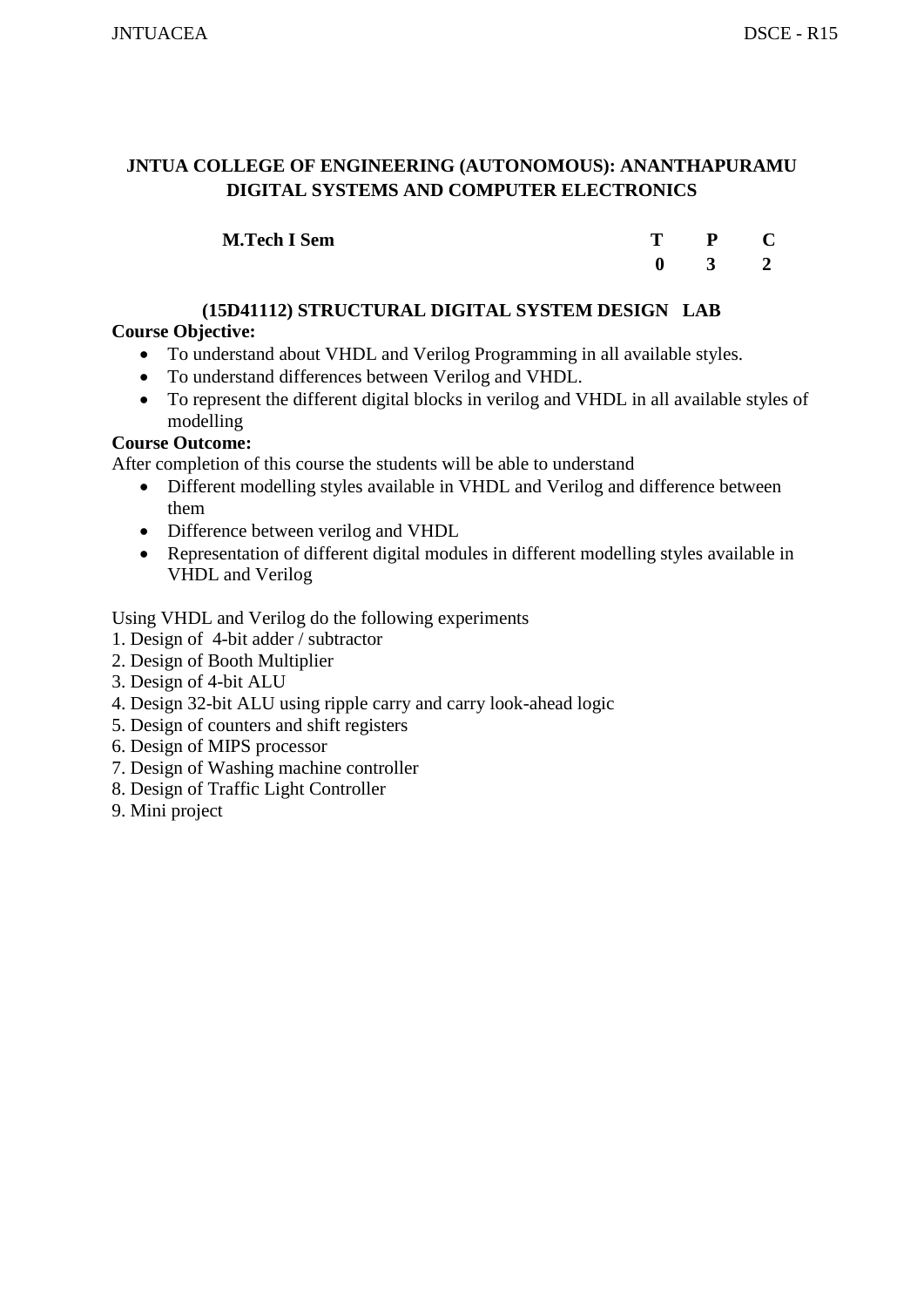**4 0 4** 

# **JNTUA COLLEGE OF ENGINEERING (AUTONOMOUS): ANANTHAPURAMU DIGITAL SYSTEMS AND COMPUTER ELECTRONICS M.Tech II** Sem **T P C**

| (15D41201) EMBEDDED SYSTEM DESIGN |
|-----------------------------------|
|-----------------------------------|

#### *Course Objective:*

- To study about current technologies, integration methods and hardware and software design concepts associated with processor in Embedded Systems.
- To study about a simple low power microcontrollers and their applications
- To get detail knowledge regarding testing and hardware software co- design issues pertaining to design of an Embedded System using low power microcontrollers

#### *Course Outcome:*

After completion of this course the students will be able to understand

- The issues relating to hardware and software design concepts associated with processor in Embedded Systems.
- The concept of low power microcontrollers.
- The hardware software co- design issues pertaining to design of an Embedded System using low power microcontrollers.

#### **UNIT – I**

#### **Introductionto Embedded Electronic Systems and Microcontrollers:**

An Embedded System-Definition, Embedded System Design and Development Life Cycle, An Introduction to Embedded system Architecture, The Embedded Systems Model, Embedded Hardware:The Embedded Board and the von Neumann Model, Embedded Processors: ISAArchitectureModels, Internal Processor Design, Processor Performance, Board Memory: Read-Only Memory (ROM), Random-Access Memory (RAM), Auxiliary Memory, Memory Management of External Memory and Performance, Approaches to Embedded Systems, Small Microcontrollers, Anatomy of a Typical Small Microcontroller, Small Microcontrollers Memory, Embedded Software, Introduction to small microcontroller (MSP430).

#### **UNIT-II**

#### **MSP430 – I:**

**Architecture of the MSP430 Processor:** Central Processing Unit, Addressing Modes, Constant Generator and Emulated Instructions, Instruction Set, Examples, Reflections on the CPU and Instruction Set, Resets, Clock System, Memory and Memory Organization.

**Functions, Interrupts, and Low-Power Mode:** Functions and Subroutines, Storage for Local Variables, Passing Parameters to a Subroutine and Returning a Result, Mixing C and Assembly Language, Interrupts, Interrupt Service Routines, Issues Associated with Interrupts, Low-Power Modes of Operation.

# **UNIT – III**

# **MSP430 – II:**

**Digital Input, Output, and Displays:**Parallel Ports, Digital Inputs, Switch Debounce, Digital Outputs, Interface between Systems, Driving Heavier Loads, Liquid Crystal Displays, Simple Applications of the LCD.

**Timers:** Watchdog Timer, Timer<sub>A</sub>, Timer<sub>A</sub> Modes, Timer<sub>B</sub>, Timer<sub>B</sub> Modes, Setting the Real-Time Clock, State Machines.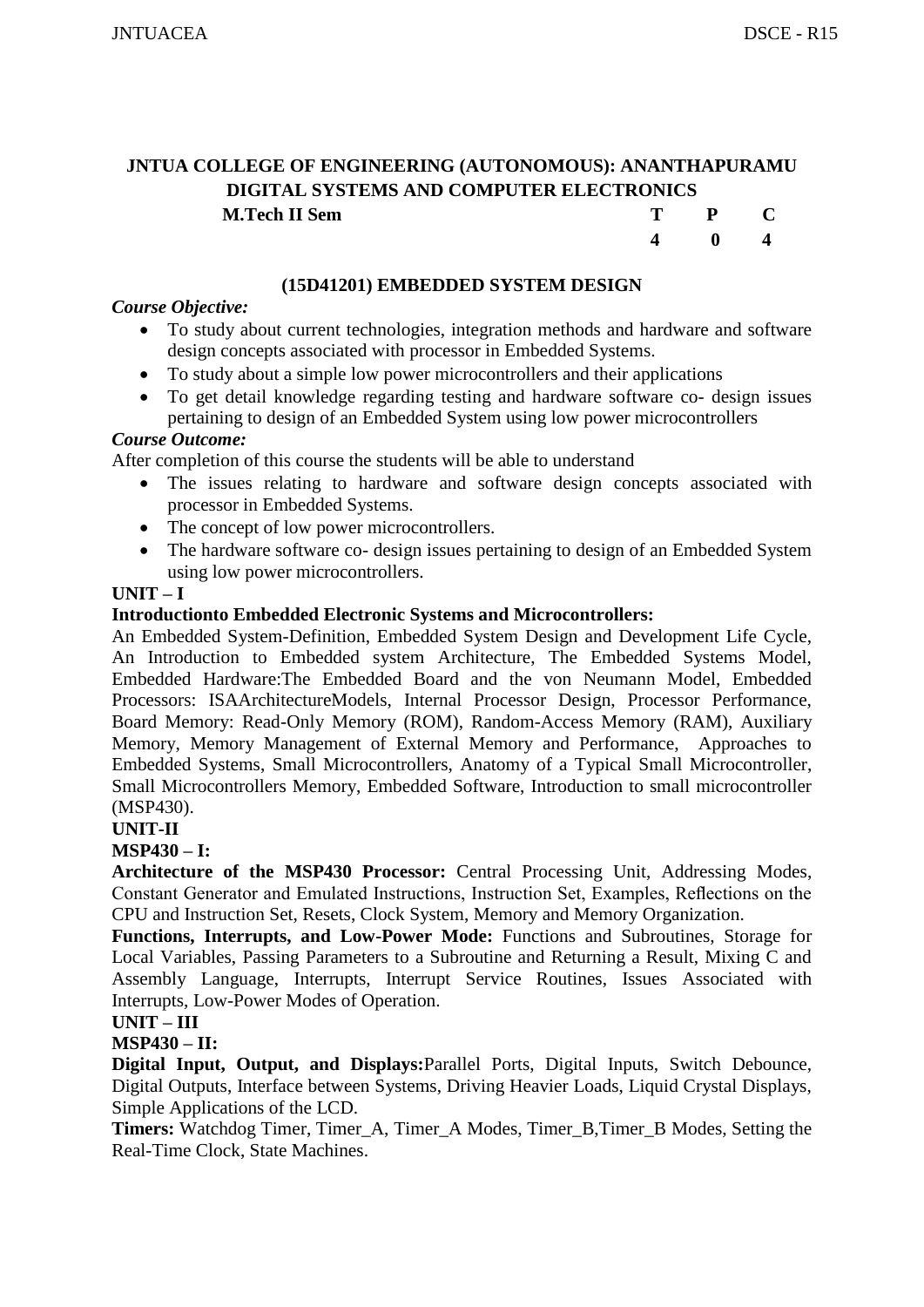# **UNIT – IV**

# **MSP430 Communication:**

Communication Peripherals in the MSP430, Serial Peripheral Interface, SPI with the USI, SPI with the USCI, AThermometer Using SPI Modes,Inter-integrated Circuit Bus(I²C) and its operations, State Machines for I²C Communication, AThermometer Using I²C, Asynchronous Serial Communication, Asynchronous Communication with the USCI\_A, ASoftware UART Using Timer\_A, Other Types of Communication.

# **UNIT – V**

# **MSP430 Case Studies:**

Introduction to Code Composer studio (CC Studio Ver. 6.1) a tutorial, A Study of blinking LED, Enabling LED using Switches, UART Communication, LCD interfacing, Interrupts, Analog to Digital Conversion, General Purpose input and output ports,  $I^2C$ .

# **Text Books:**

- 1. Tammy Noergaard "Embedded Systems Architecture: A Comprehensive Guide for Engineers and Programmers", Elsevier(Singapore) Pvt.Ltd.Publications, 2005.
- 2. John H. Davies "MSP430 Microcontroller Basics",Elsevier Ltd Publications, Copyright 2008.

- 1. Manuel Jiménez Rogelio,PalomeraIsidoroCouvertier "Introduction to Embedded SystemsUsing Microcontrollers and the MSP430" Springer Publications, 2014.
- 2. Frank Vahid, Tony D. Givargis, "Embedded system Design: A Unified Hardware/Software Introduction", John Wily & Sons Inc.2002.
- 3. Peter Marwedel, "Embedded System Design", Science Publishers, 2007.
- 4. Arnold S Burger, "Embedded System Design", CMP Books, 2002.
- 5. Rajkamal, "Embedded Systems: Architecture, Programming and Design", TMH Publications,Second Edition, 2008.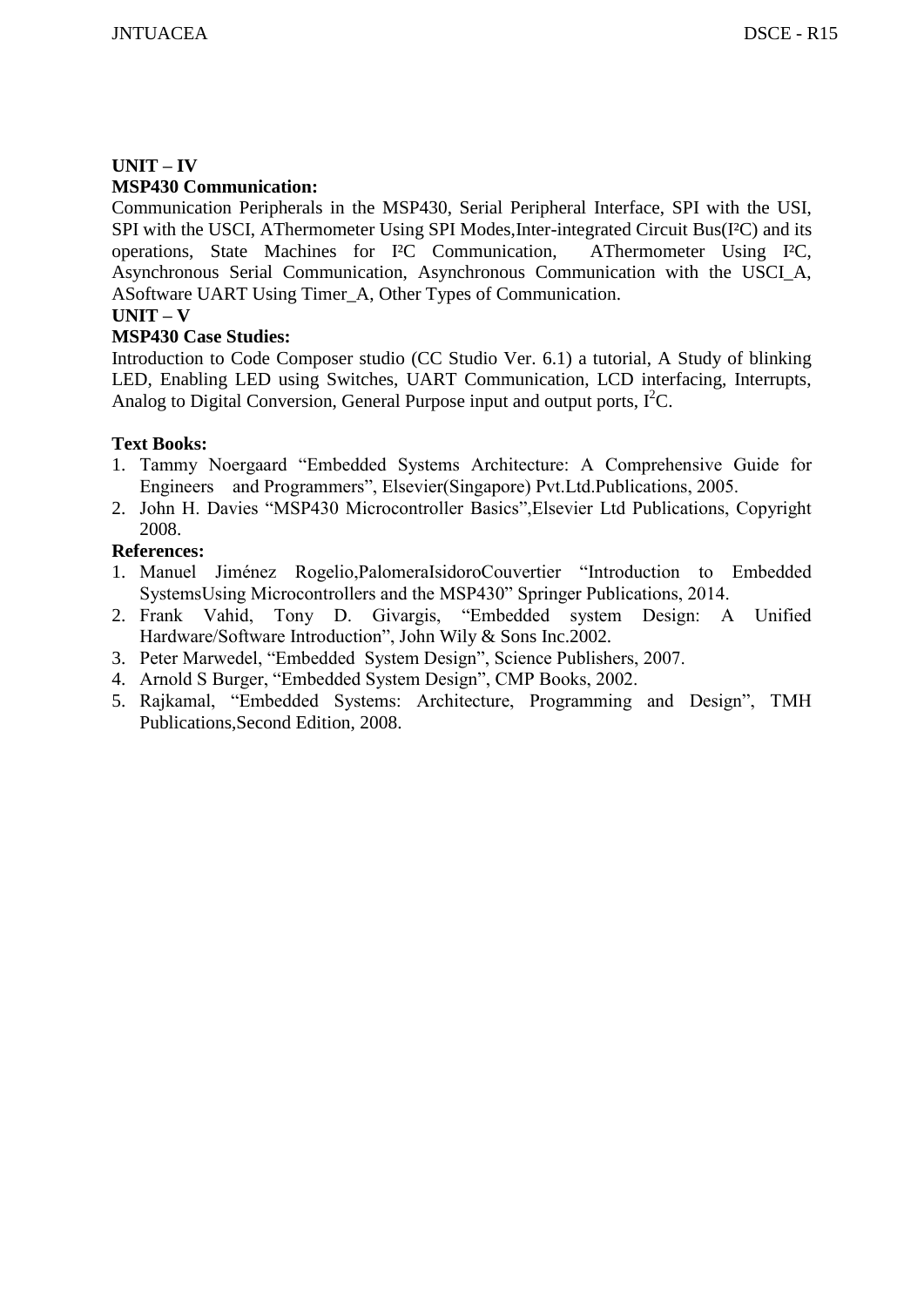| <b>M.Tech II Sem</b> | T. | $P$ C        |  |
|----------------------|----|--------------|--|
|                      |    | $\mathbf{0}$ |  |

# **(15D41202) IMAGE AND VIDEO PROCESSING**

# *Course Objective:*

- To understand different transforms related to gray scale and color images.
- To get complete knowledge regarding different techniques associated with Image Enhancement, Image Restoration, Image Segmentation and Image Compression.
- To get clear knowledge regarding motion estimation, video filtering and video standards

# *Course Outcome:*

After completion of this course the students will be able to

- Different transforms related to gray scale and color images.
- Complete knowledge regarding different techniques associated with Image Enhancement, Image Restoration, Image Segmentation and Image Compression.
- Understand basic concepts regarding to motion estimation, video filtering and video standards.

# **UNIT I**

**IMAGE FUNDAMENTALS & TRANSFORMS:** Gray scale and color Images, image sampling and quantization. Two dimensional orthogonal transforms: DFT, WHT, Haar transform, KLT, DCT.

# **UNIT II**

**IMAGE ENHANCEMENT:** Filters in spatial and frequency domains, histogram-based processing, homomorphic filtering. Edge detection, non parametric and model based approaches, LOG filters, localization problem.

**IMAGE RESTORATION:** Degradation Models, PSF, circulant and block - circulant matrices, deconvolution, restoration using inverse filtering, Wiener filtering and maximum entropy-based methods.

# **UNIT III**

**IMAGE SEGMENTATION:** Pixel classification, Bi-level Thresholding, Multi-level Thresholding, P-tile method, Adaptive Thresholding, Spectral & spatial classification, Edge detection, Hough transform, Region growing.

# **UNIT IV**

**IMAGE COMPRESSION**: Compression models, Information theoretic perspective, Fundamental coding theorem. Huffman Coding, Arithmetic coding, Bit plane coding, Run length coding, Lossy compression: Transform coding, Image compression standards.

# **UNIT V**

**VIDEO PROCESSING:** Representation of Digital Video, Spatio-temporal sampling, Motion Estimation. Video Filtering, Video Compression, Video coding standards.

- 1. R. C. Gonzalez, R. E. Woods*,*"Digital Image Processing"*,* Pearson Education. 2nd edition,2002
- 2. W. K. Pratt, "Digital image processing", Prentice Hall, 1989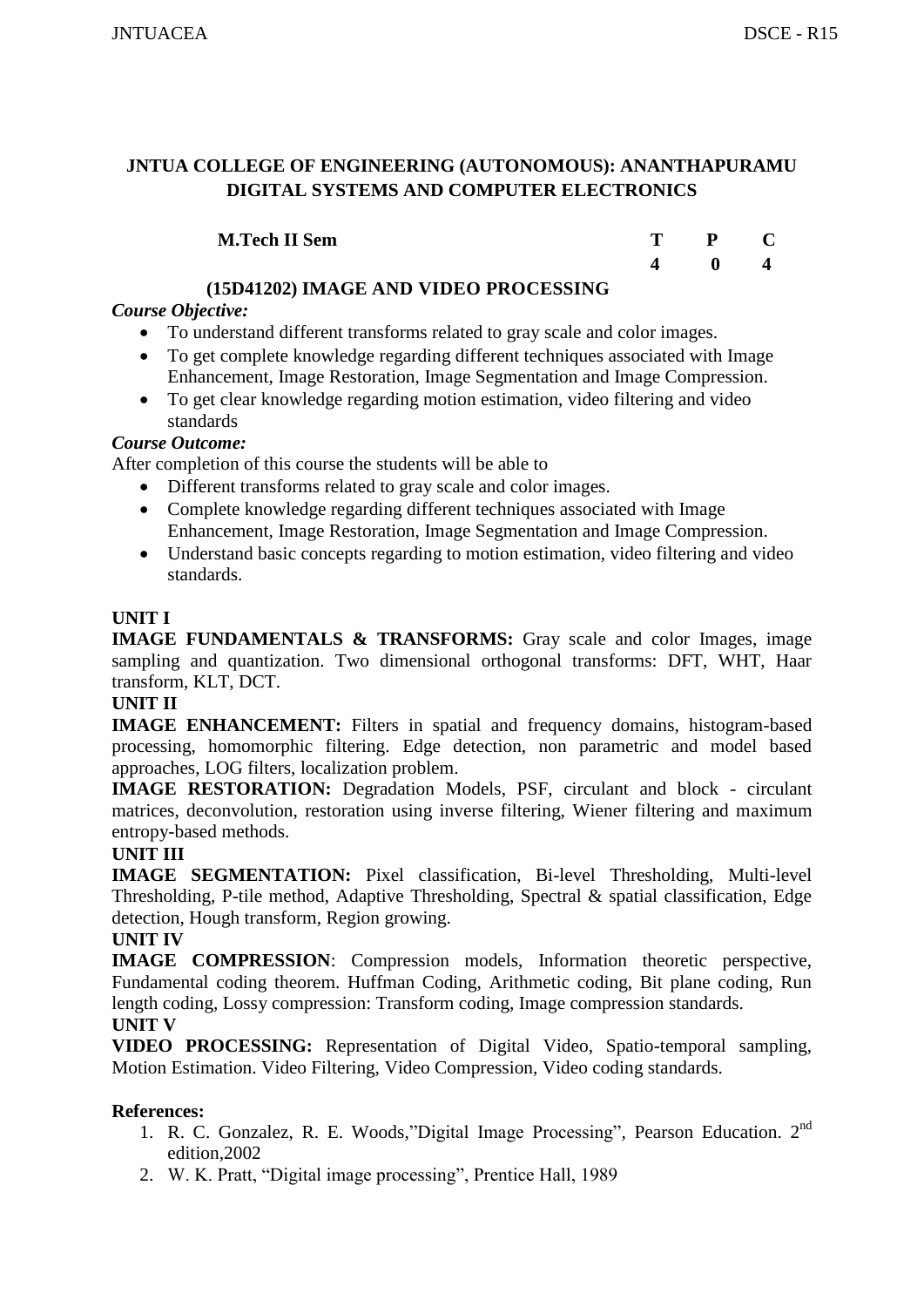- 3. Rosenfold and A. C. Kak, "Digital image processing", Vols. 1 and 2, Prentice Hall, 1986.
- 4. H. C. Andrew and B. R. Hunt, "Digital image restoration", Prentice Hall, 1977
- 5. R. Jain, R. Kasturi and B.G. Schunck, "Machine Vision", McGraw-Hill International Edition, 1995
- 6. M. Tekalp, "Digital Video Processing", Prentice-Hall, 1995
- 7. Bovik, "Handbook of Image & Video Processing", Academic Press, 2000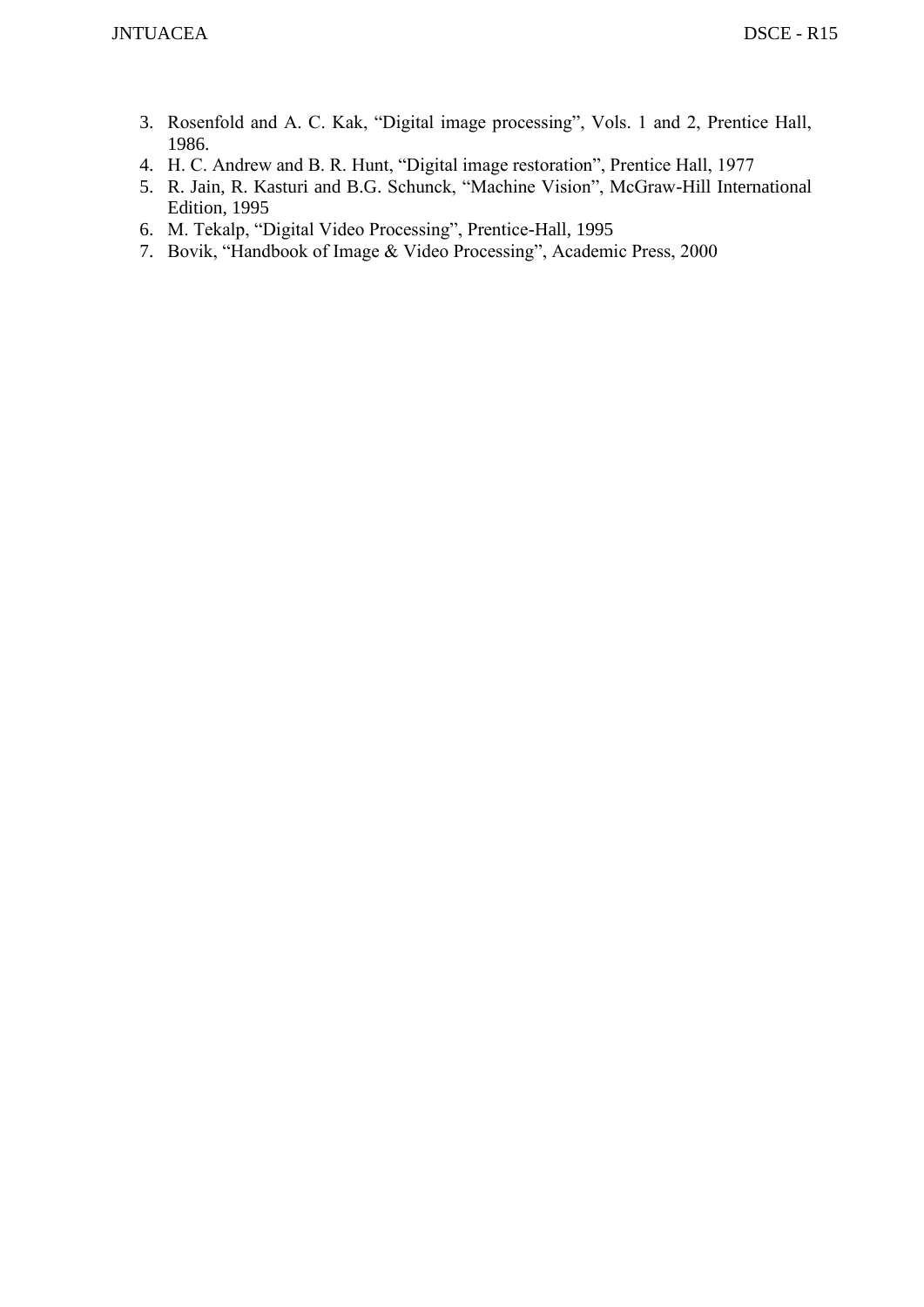| <b>M.Tech II Sem</b>   | Т | $P$ C       |  |
|------------------------|---|-------------|--|
|                        |   | $\mathbf 0$ |  |
| . . ——   – – .<br>$-1$ |   |             |  |

# **(15D41203) ADSP ARCHITECTURES**

## *Course Objective:*

- To understand the concept of DSP Architecture & comparison of this with conventional microprocessors architecture.
- To understand addressing modes, instruction sets , pipelining and application programs in TMS320C54XX processor
- To understand the architectural issues of programmable DSP devices and their relationship to the algorithmic requirements, architectures of commercially popular programmable devices and the use of such devices for software development and system design
- To highlight the suitability of programmable DSP devices for various application areas and motivate to design systems around these devices.

# *Course Outcome:*

- To become familiar with fundamentals of DSP Processors & architectures.
- To gain in knowledge about the different types of processors and their operation.
- Will demonstrate the ability to design a system component or process as per needs  $\&$ specifications.
- Will demonstrate the ability to identify, formulate & solve engineering problems.

# **UNIT-I**

Review of DSP – DFT and FFT, Correlation and convolution, FIR and IIR filter Design, Multirate Signal Processing, Hardware Implementation Approaches and Challenges, Assignment

# **UNIT-II**

Computational Accuracy of DSP Implementations: Number formats for signals and coefficients in DSP systems, Dynamic Range and Precision, Sources of error in DSP Implementations, AD/ DA conversion and DSP computational errors.

# **UNIT-III**

Architectures for DSP Programmable Devices Basic architectural features, DSP computational building blocks: multiplier, Barrel Shifter, MAC, ALU; Bus architectures, On-chip organization, Address generation unit, Program control , Speed issues: Hardware architecture, Parallelism, Pipelining, System Level Parallelism and Pipelining

# **UNIT-IV**

Programmable DSPs: TMS 320C54xx architecture, Data addressing modes, Memory space and program control, Instructions and programming, On-chip peripherals, Interrupts.

# **UNIT- V**

FPGAs: Basics, Architectural features of modern FPGAs (Stratix/ Virtex), On-chip features , LPMs and Cores.

# **Text Books:**

1. Avatar Singh and S. Srinivasan, "DSP Implementations using DSP Microprocessors", Thomson Brooks/Cole - 2004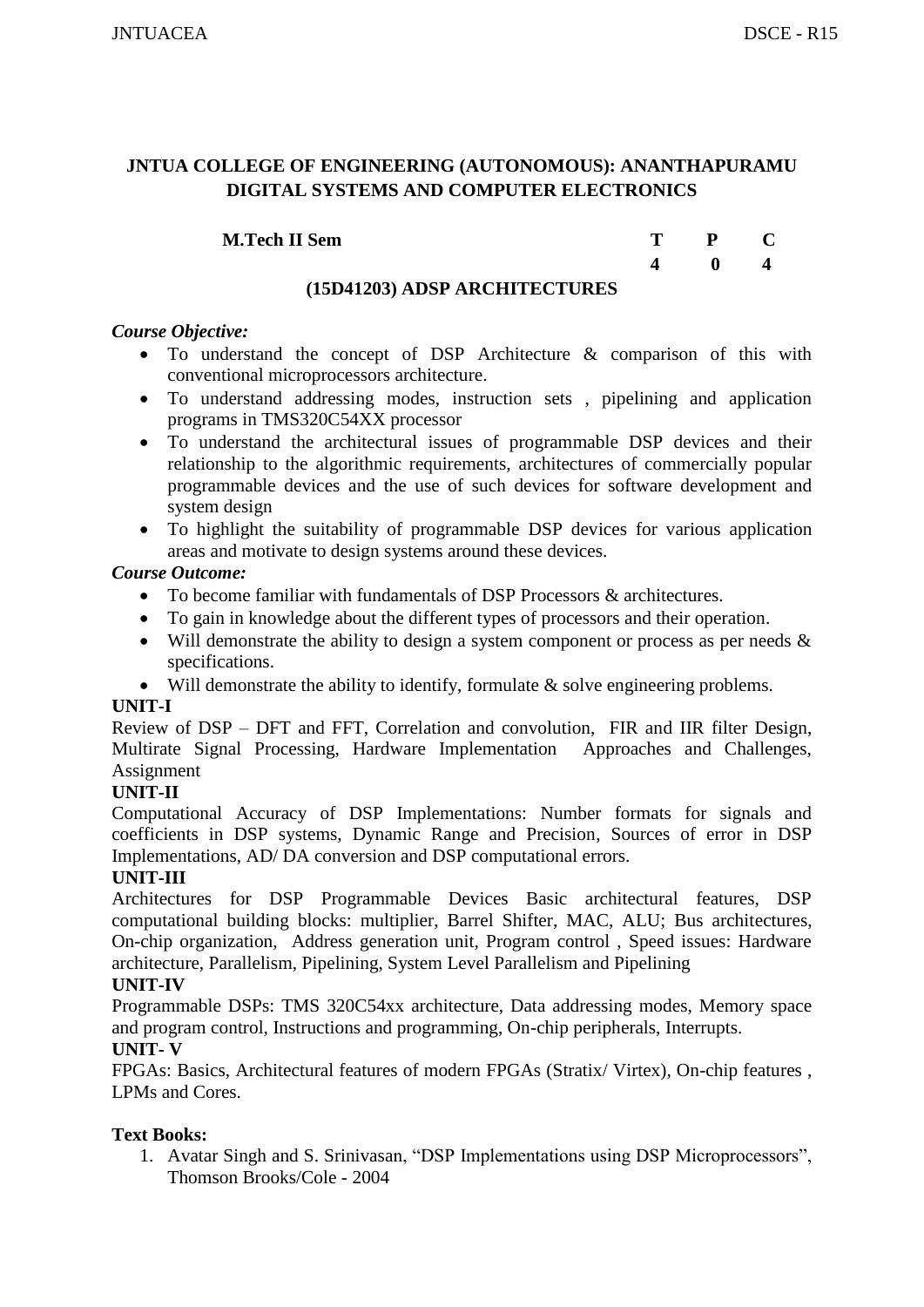- 2. Uwe Meyer Baese, "Digital Signal Processing with FPGAs", Springer, 2000
- 3. Navabi, Z., "Embedded Core Design with FPGAs", TMH 2008

|  | T P C<br>$\begin{array}{ccc} & 0 & 4 \end{array}$ |
|--|---------------------------------------------------|

# **(15D41204) ASIC DESIGN**

# *Course Objective:*

- To study different types of ASICs and their libraries.
- To study in detail about programmable Asics, I/O modules and their interconnects.
- To study about different methods of software ASIC design their simulation, testing and construction of ASICs.

#### *Course Outcome:*

After completion of the course the student will be able to

- Understand different types of ASICs and their libraries.
- Understands about programmable Asics, I/O modules and their interconnects.
- Gets complete knowledge regarding different methods of software ASIC design their simulation, testing and construction of ASICs.

#### **UNIT I**

INTRODUCTION TO ASICs:

Types of ASICs, Design Flow, Case Study, Economics of ASICs, ASIC Cell Libraries, Transistors as resistors, Transistor Parasitic Capacitance, Logical Effort, Library Cell Design, Library Architecture, Gate-Array Design, Standard Cell Design, Data Path Cell Design.

# **UNIT II**

PROGRAMABLE ASICS AND PROGRAMABLE ASIC LOGIC CELLS

The Anti fuse, Static Ram, EPROM and EEPROM Technology, Practical Issues, Specifications, PREDP Benchmarks, FPGA Economics, Actel ACT, Xilinx LCA, Altera Flex, Altera Max.

# **UNIT-III**

I/O CELLS AND INTERCONNECTS & PROGRAMMABLE ASIC DESIGN SOFTWARE DC Output, AC Output, DC input, AC input, Clock input, Power input, Xilinx I/O block, Other I/O Cells, Actel ACT, Xilinx LCA, Xilinx EPLD, Altera Max 5000 and 7000, Altera Max 9000, Altera FLEX, Design Systems, Logic Synthesis, The Half gate ASIC. **UNIT IV**

# LOW LEVEL DESIGN ENTRY AND LOGIC SYNTHESIS

Schematic Entry, Low level Design Languages, PLA Tools, EDIF, A logic synthesis example, A Comparator/MUX, Inside a Logic Synthesizer, Synthesis of Viterbi Decoder, Verilog and Logic synthesis, VHDL and Logic Synthesis, Finite State Machine Synthesis, Memory Senthesis, The Engine Controller, Performance Driven Synthesis, Optimization of the viterbi decoder.

# **UNIT V**

SIMULATION, TEST AND ASIC CONSTRUCTION

Types of Simulation, The Comparator/MUX Example, Logic Systems, How Logic Simulation Works, Cell Models, Delay Models, Static Timing Analysis, Formal Verification, Switch Level Simulation, Transistor Level Simulation, The importance of test, Boundary Scan Test, Faults, Faults Simulation, Automatic Test Pattern Generator, Scan Test, Built in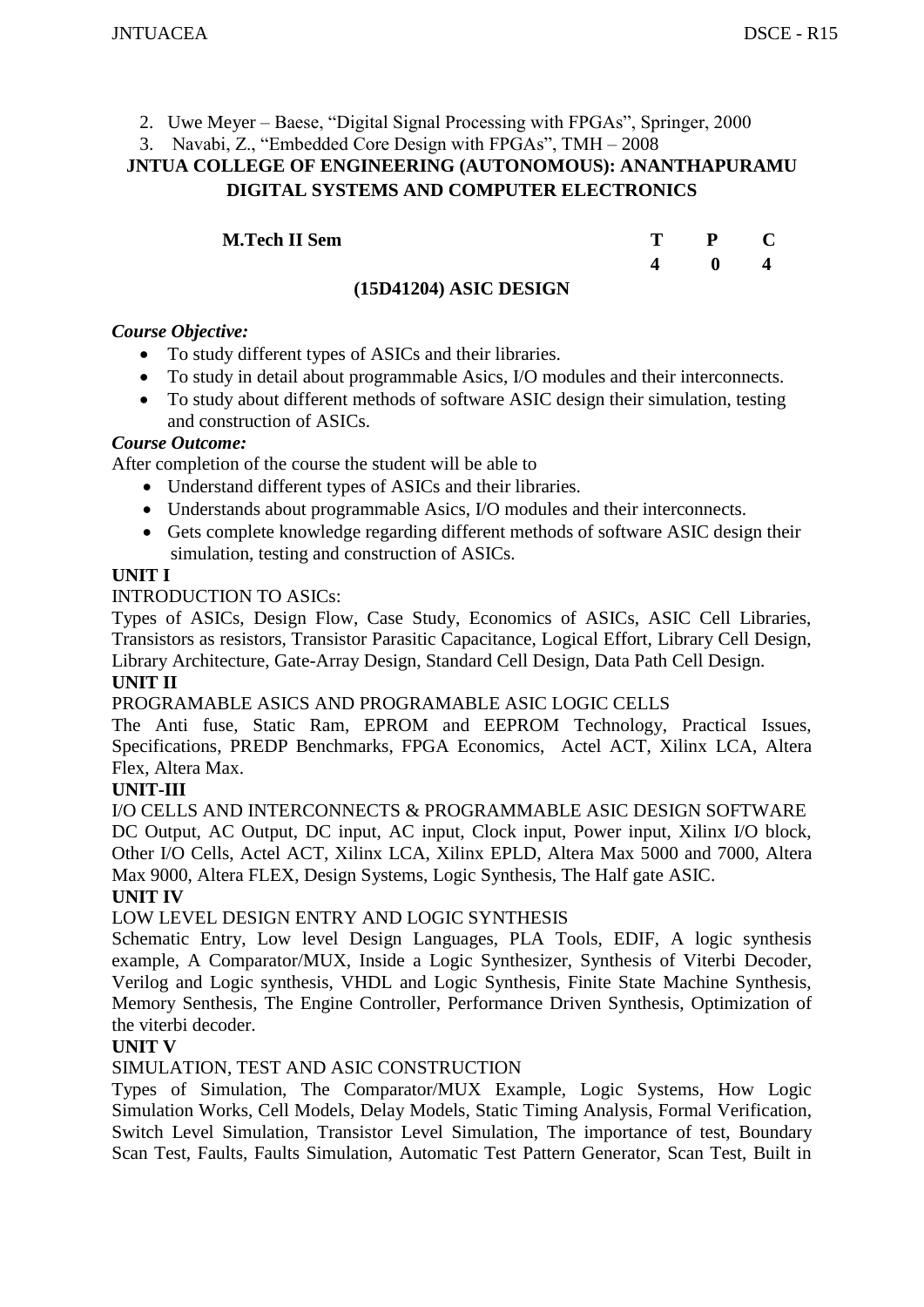Self Test, A simple test Example, Physical Design, CAD Tools, System Partitioning, Estimating ASIC Size, Power Dissipation, FPGA Partitioning, Partitioning Methods

- 1. Michael John Sebastian Smith, "Application Specific Integrated Circuits", Pearson Education, 2003.
- 2. L.J.Herbst, "Intigrated Circuit Engineering", Oxford Science Publications, 1996.
- 3. Himanshu Bhatnagar, "Advanced ASIC Chip Synthesis using Synopsis Design compiler", 2nd Edition, Kluwer Academic, 2001.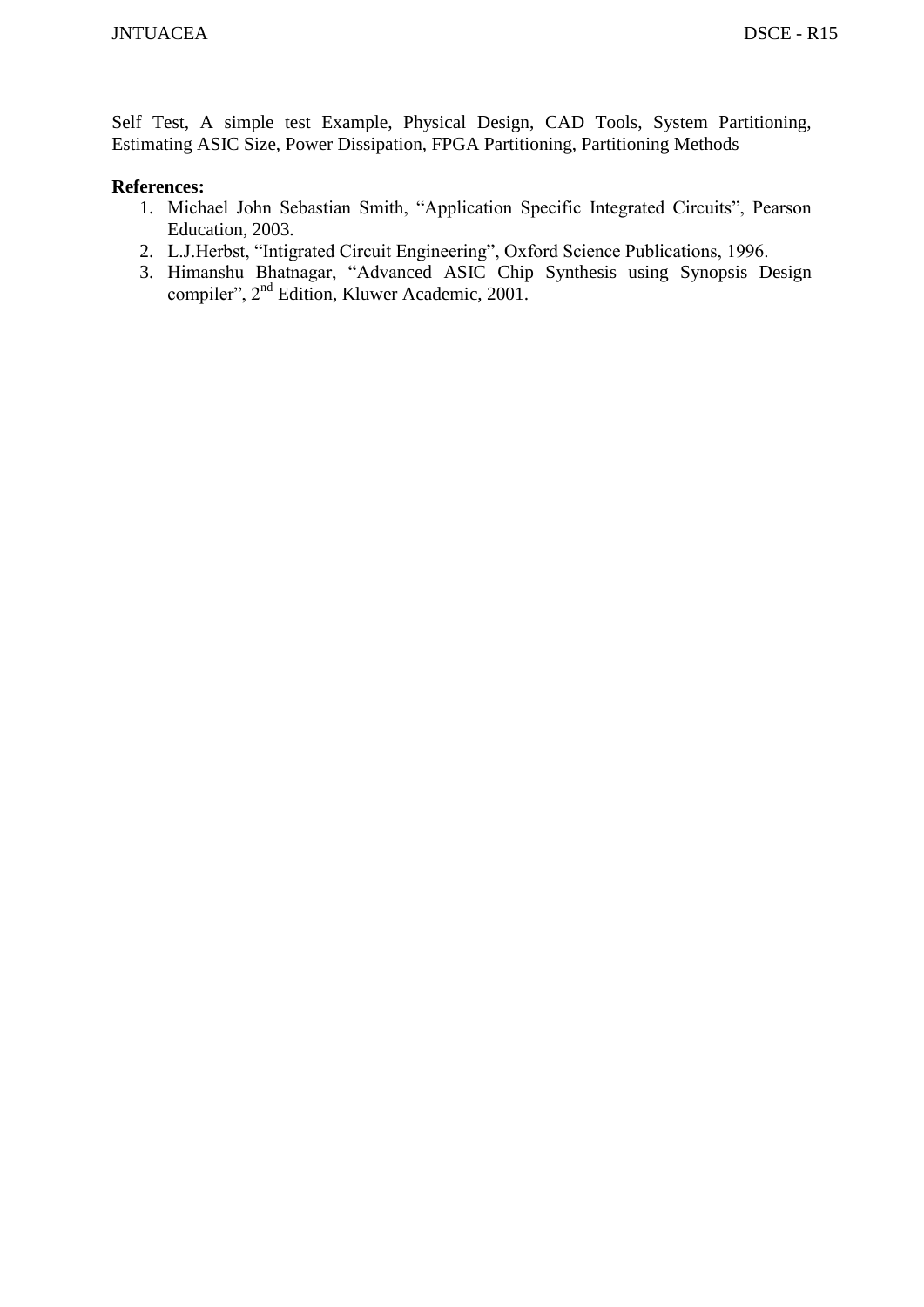| <b>M.Tech II Sem</b>                                            |  |  |
|-----------------------------------------------------------------|--|--|
|                                                                 |  |  |
| $(4.5D.14A0E)$ I $\Delta$ III D $\Delta$ IIIIID III OI DIDOIONI |  |  |

#### **(15D41205) LOW POWER VLSI DESIGN**

# **Course Outcomes : After completion of this subject, students will be able to**

- Under stand the concepts of velocity saturation, Impact Ionization and Hot Electron Effect
- Implement Low power design approaches for system level and circuit level measures.
- Design low power adders, multipliers and memories for efficient design of systems.

# **UNIT –I:**

# **Fundamentals:**

Need for Low Power Circuit Design, Sources of Power Dissipation – Switching Power Dissipation, Short Circuit Power Dissipation, Leakage Power Dissipation, Glitching Power Dissipation, Short Channel Effects –Drain Induced Barrier Lowering and Punch Through, Surface Scattering, Velocity Saturation, Impact Ionization, Hot Electron Effect.

# **UNIT –II:**

# **Low-Power Design Approaches:**

Low-Power Design through Voltage Scaling – VTCMOS circuits, MTCMOS circuits, Architectural Level Approach –Pipelining and Parallel Processing Approaches. Switched Capacitance Minimization Approaches: System Level Measures, Circuit Level Measures, Mask level Measures.

# **UNIT –III:**

#### **Low-Voltage Low-Power Adders:**

Introduction, Standard Adder Cells, CMOS Adder's Architectures – Ripple Carry Adders, Carry LookAhead Adders, Carry Select Adders, Carry Save Adders, Low-Voltage Low-Power Design Techniques –Trends of Technology and Power Supply Voltage, Low-Voltage Low-Power Logic Styles.

# **UNIT –IV:**

# **Low-Voltage Low-Power Multipliers:**

Introduction, Overview of Multiplication, Types of Multiplier Architectures, Braun Multiplier, BaughWooley Multiplier, Booth Multiplier, Introduction to Wallace Tree Multiplier.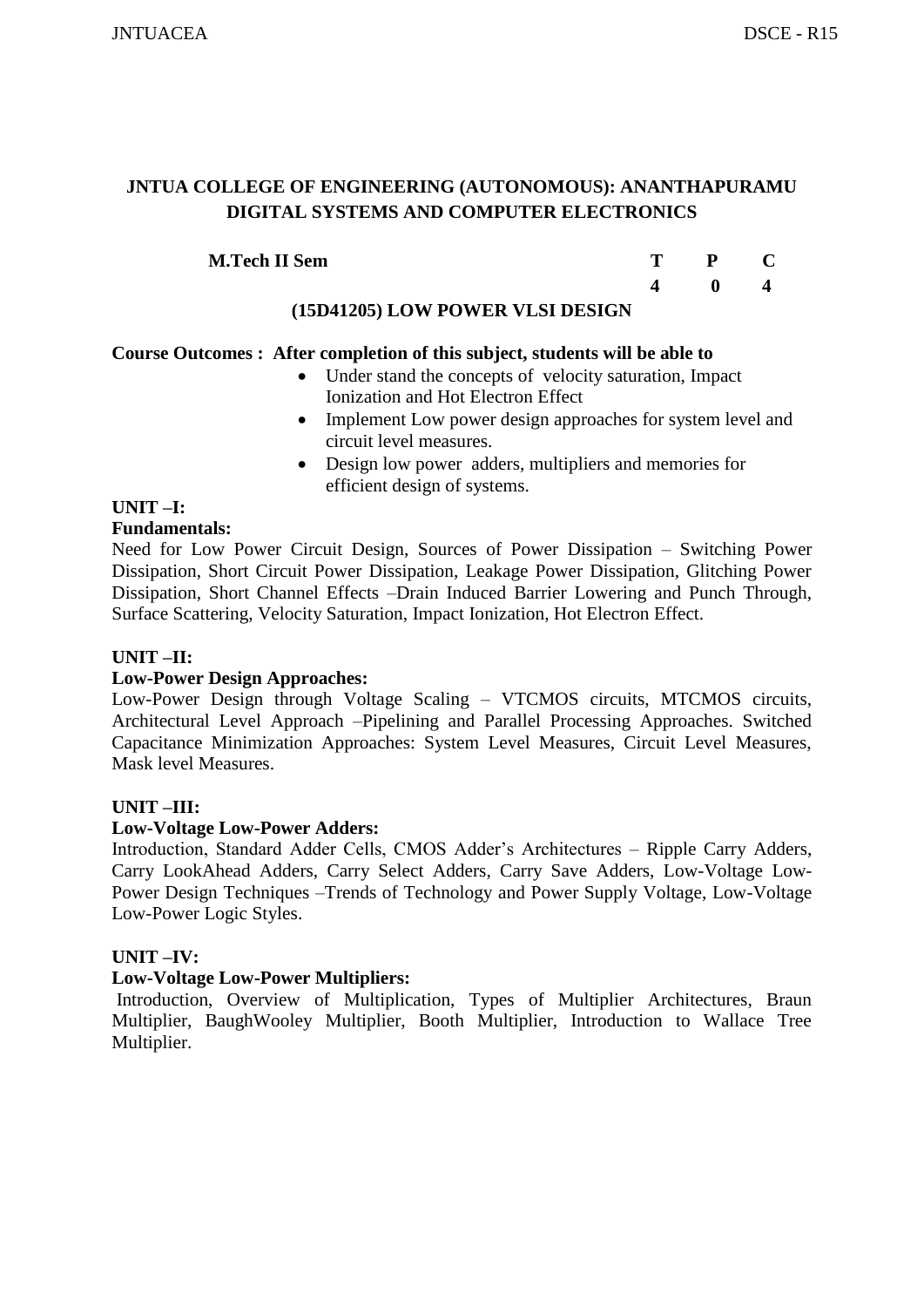#### **UNIT –V:**

#### **Low-Voltage Low-Power Memories:**

Basics of ROM, Low-Power ROM Technology, Future Trend and Development of ROMs, Basics of SRAM, Memory Cell, Precharge and Equalization Circuit, Low-Power SRAM Technologies, Basics of DRAM, Self-Refresh Circuit, Future Trend and Development of DRAM.

#### **Text Books:**

1.CMOS Digital Integrated Circuits – Analysis and Design – Sung-Mo Kang, Yusuf Leblebici, TMH, 2011.

2. Low-Voltage, Low-Power VLSI Subsystems – Kiat-Seng Yeo, Kaushik Roy, TMH Professional Engineering.

#### **References:**

1. Introduction to VLSI Systems: A Logic, Circuit and System Perspective – Ming-BO Lin, CRC Press, 2011.

2. Low Power CMOS Design – AnanthaChandrakasan, IEEE Press/Wiley International, 1998.

3. Low Power CMOS VLSI Circuit Design – Kaushik Roy, Sharat C. Prasad, John Wiley & Sons, 2000.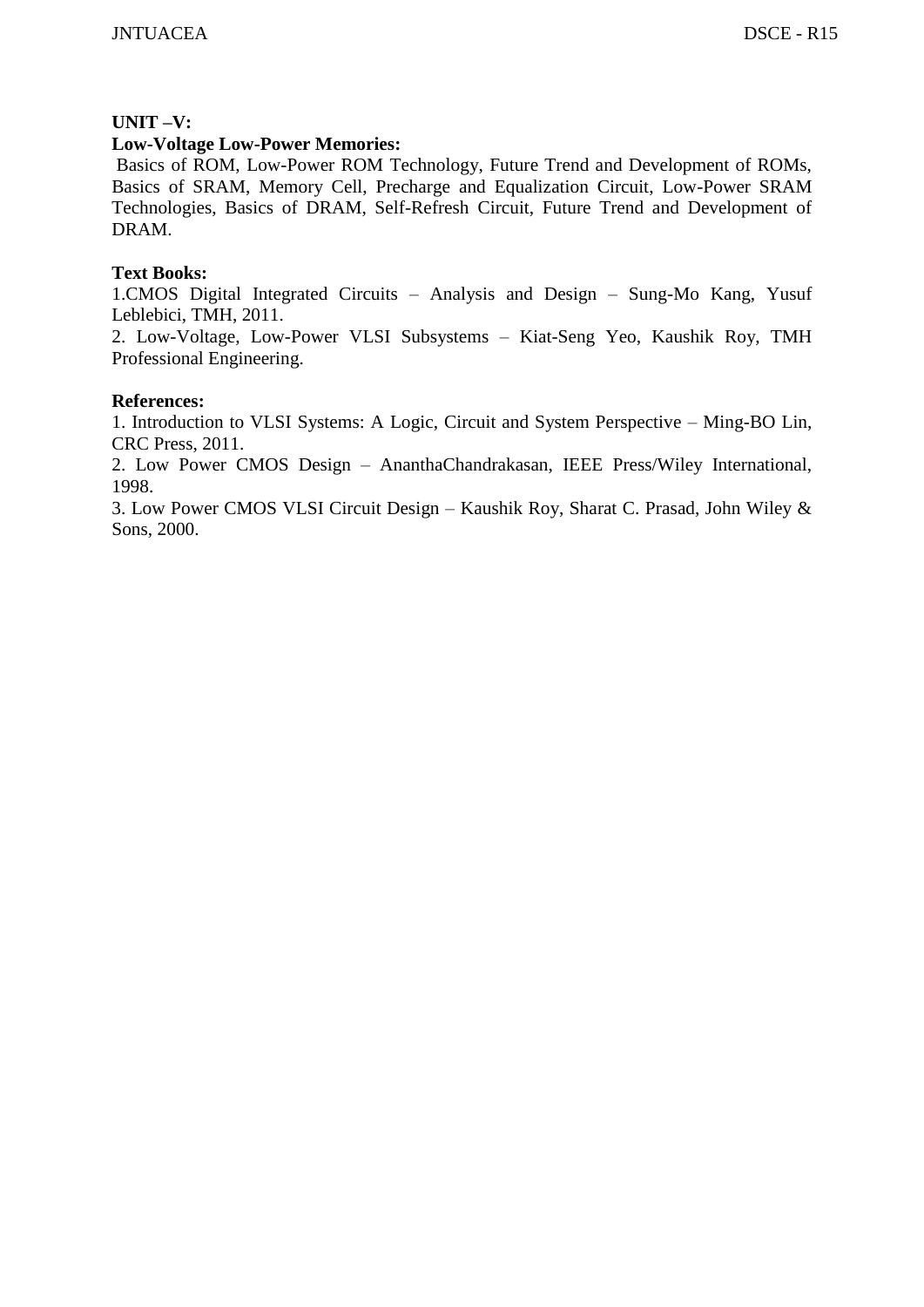| <b>M.Tech II Sem</b> | $P$ $C$      |  |
|----------------------|--------------|--|
|                      | $\mathbf{0}$ |  |

# **(15D41206) CPLD AND FPGA ARCHITECURES AND APPLICATIONS**

# *Course Objective:*

- To study about different types of Programmable Logic Devices.
- To Study in detail about the functioning, organization and specialized components associated with FPGAs
- To get complete knowledge pertaining to different FPGA Architectures and some design applications.

# *Course Outcome:*

After completion of this course the students will be able to

- Understand functioning of different types of Programmable Logic Devices.
- Gets clear idea regarding functioning, organization and specialized components associated with FPGAs.
- Complete knowledge pertaining to different FPGA Architectures and some design applications.

# **UNIT-I: Introduction to Programmable Logic Devices**

Introduction, Simple Programmable Logic Devices – Read Only Memories, Programmable Logic Arrays, Programmable Array Logic, Programmable Logic Devices/Generic Array Logic; Complex Programmable Logic Devices – Architecture of Xilinx Cool Runner XCR3064XL CPLD, CPLD Implementation of a Parallel Adder with Accumulation.

# **UNIT-II: Field Programmable Gate Arrays**

Organization of FPGAs, FPGA Programming Technologies, Programmable Logic Block Architectures, Programmable Interconnects, Programmable I/O blocks in FPGAs, Dedicated Specialized Components of FPGAs, Applications of FPGAs.

# **UNIT-III: SRAM Programmable FPGAs**

Introduction, Programming Technology, Device Architecture, The Xilinx XC2000, XC3000 and XC4000 Architectures.

# **UNIT-IV: Anti-Fuse Programmed FPGAs**

Introduction, Programming Technology, Device Architecture, The Actel ACT1, ACT2 and ACT3 Architectures.

# **UNIT-V: Design Applications**

General Design Issues, Counter Examples, A Fast Video Controller, A Position Tracker for a Robot Manipulator, A Fast DMA Controller, Designing Counters with ACT devices, Designing Adders and Accumulators with the ACT Architecture.

# **References:**

- 1. Stephen M. Trimberger, "Field Programmable Gate Array Technology", Springer International Edition.
- 2. Charles H. Roth Jr, "Digital Systems Design", Lizy Kurian John, Cengage Learning.
- 3. John V. Oldfield, Richard C. Dorf, "Field Programmable Gate Arrays", Wiley India.
- 4. Pak K. Chan/Samiha Mourad, "Digital Design Using Field Programmable Gate Arrays", Pearson Low Price Edition.

5. Ian Grout, "Digital Systems Design with FPGAs and CPLDs", Elsevier, Newnes.

6. Wayne Wolf, "FPGA based System Design", Prentice Hall Modern Semiconductor Design Series.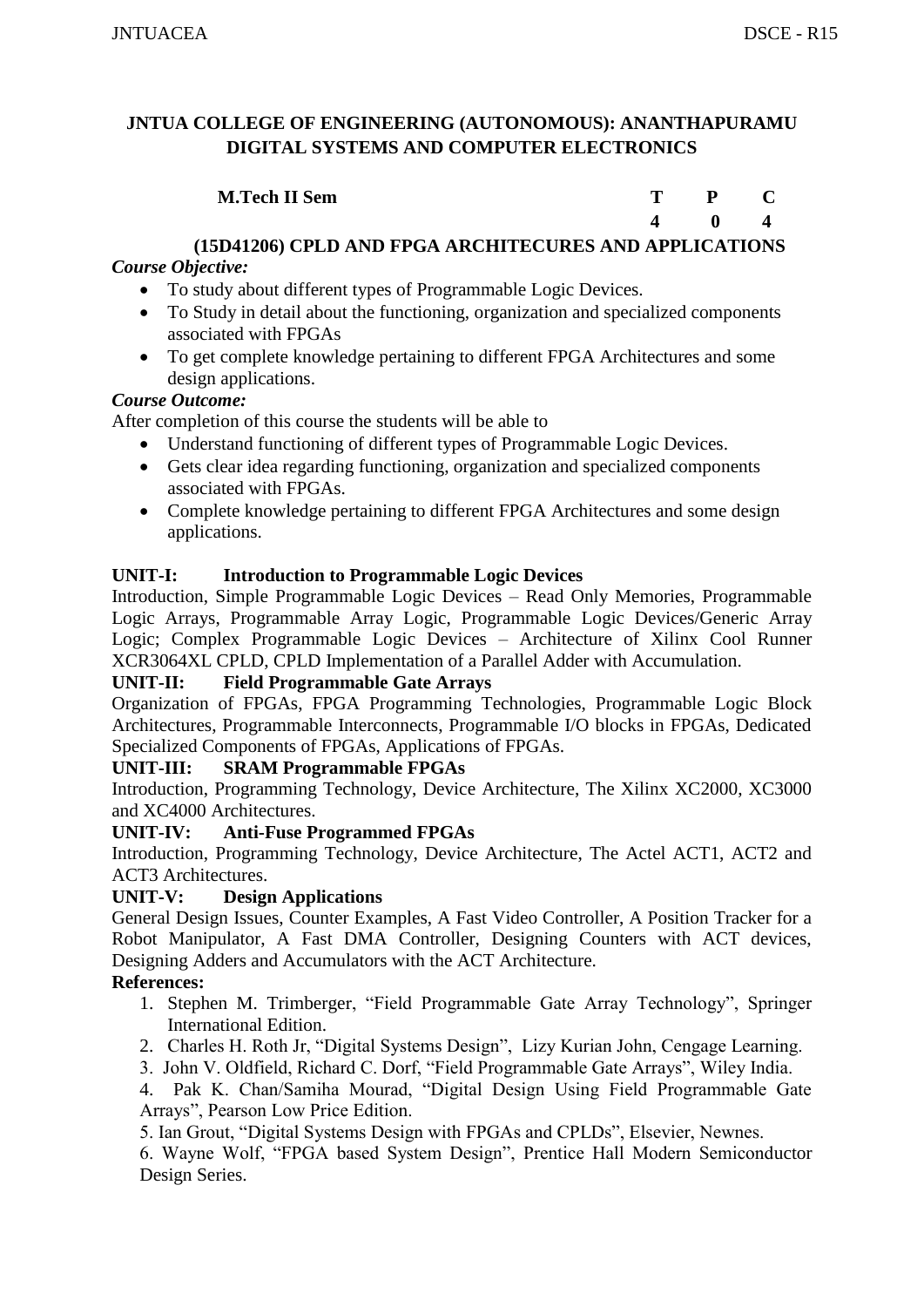| <b>M.Tech II Sem</b> | $\mathbf{P}$ |  |
|----------------------|--------------|--|
|                      | $\mathbf{0}$ |  |

# **(15D41207) HARDWARE SOFTWARE CO-DESIGN**

# *Course Objective:*

- To study about different issues and algorithms related to Co-Design and Co-Synthesis.
- To study about different techniques associated with Prototyping and Emulation.
- To get clear knowledge regarding Compilation Techniques, Tools, and different languages for associated with software and hardware co-design.

# *Course Outcome:*

After completion of this course the students will be able to

- Understand different issues and algorithms related to Co-Design and Co-Synthesis.
- Study different techniques associated with Prototyping and Emulation.
- Complete knowledge regarding Compilation Techniques, Tools, and different languages for associated with software and hardware co-design.

#### **UNIT-I:**

#### **Co- Design Issues:**

Co- Design Models, Architectures, Languages, A Generic Co-design Methodology.

#### **Co- Synthesis Algorithms:**

Hardware software synthesis algorithms: hardware – software partitioning distributed system co-synthesis.

#### **UNIT-II:**

#### **Prototyping and Emulation:**

Prototyping and emulation techniques, prototyping and emulation environments, future developments in emulation and prototyping architecture specialization techniques, system communication infrastructure

#### **Target Architectures:**

Architecture Specialization techniques, System Communication infrastructure, Target Architecture and Application System classes, Architecture for control dominated systems (8051-Architectures for High performance control), Architecture for Data dominated systems (ADSP21060, TMS320C60), Mixed Systems.

#### **UNIT-III:**

# **Compilation Techniques and Tools for Embedded Processor Architectures:**

Modern embedded architectures, embedded software development needs, compilation technologies, practical consideration in a compiler development environment.

#### **UNIT-IV:**

# **Design Specification and Verification:**

Design, co-design, the co-design computational model, concurrency coordinating concurrent computations, interfacing components, design verification, implementation verification, verification tools, interface verification.

#### **UNIT-V:**

# **Languages for System – Level Specification and Design-I:**

System-level specification, design representation for system level synthesis, system level specification languages.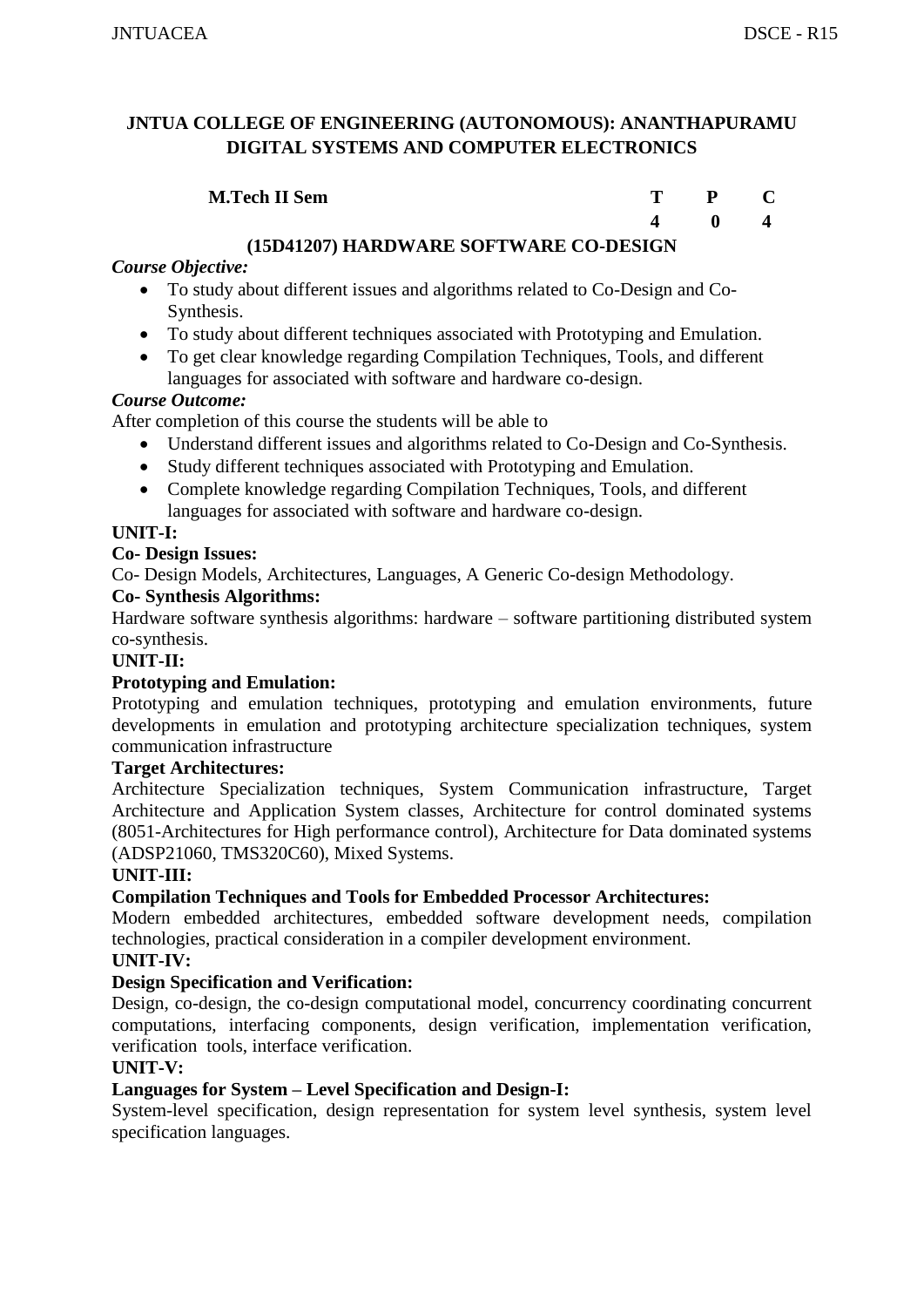# **Languages for System – Level Specification and Design-II:**

Heterogeneous specifications and multi language co-simulation, the cosyma system and lycos system.

- 1. Jorgen Staunstrup, Wayne Wolf, "Hardware / Software Co- Design Principles and Practice", 2009, Springer.
- 2. [Giovanni De Micheli,](http://www.google.co.in/search?tbo=p&tbm=bks&q=inauthor:%22Giovanni+De+Micheli%22) [Mariagiovanna Sami,](http://www.google.co.in/search?tbo=p&tbm=bks&q=inauthor:%22Mariagiovanna+Sami%22) "Hardware / Software Co- Design", 2002, Kluwer Academic Publishers.
- 3. [Patrick R. Schaumont,](http://books.google.co.in/ebooks?output=ws2&as_brr=5&q=inauthor%3A%22Patrick%20R%20Schaumont%22) ["A Practical Introduction to Hardware/Software Co-design"](http://books.google.co.in/books?id=ngENR5O6fusC&source=gbs_similarbooks), Springer Publications, 2010.
- 4. Ralf Niemann, "Hardware/Software Co-Design for Data flow dominated Embedded Systems ", Kluwer Academic Publishers.
- 5. Joris Vanden Hurk, Jochen jess, "System Level Hardware/Software Co-Design", Kluwer Academic Publishers.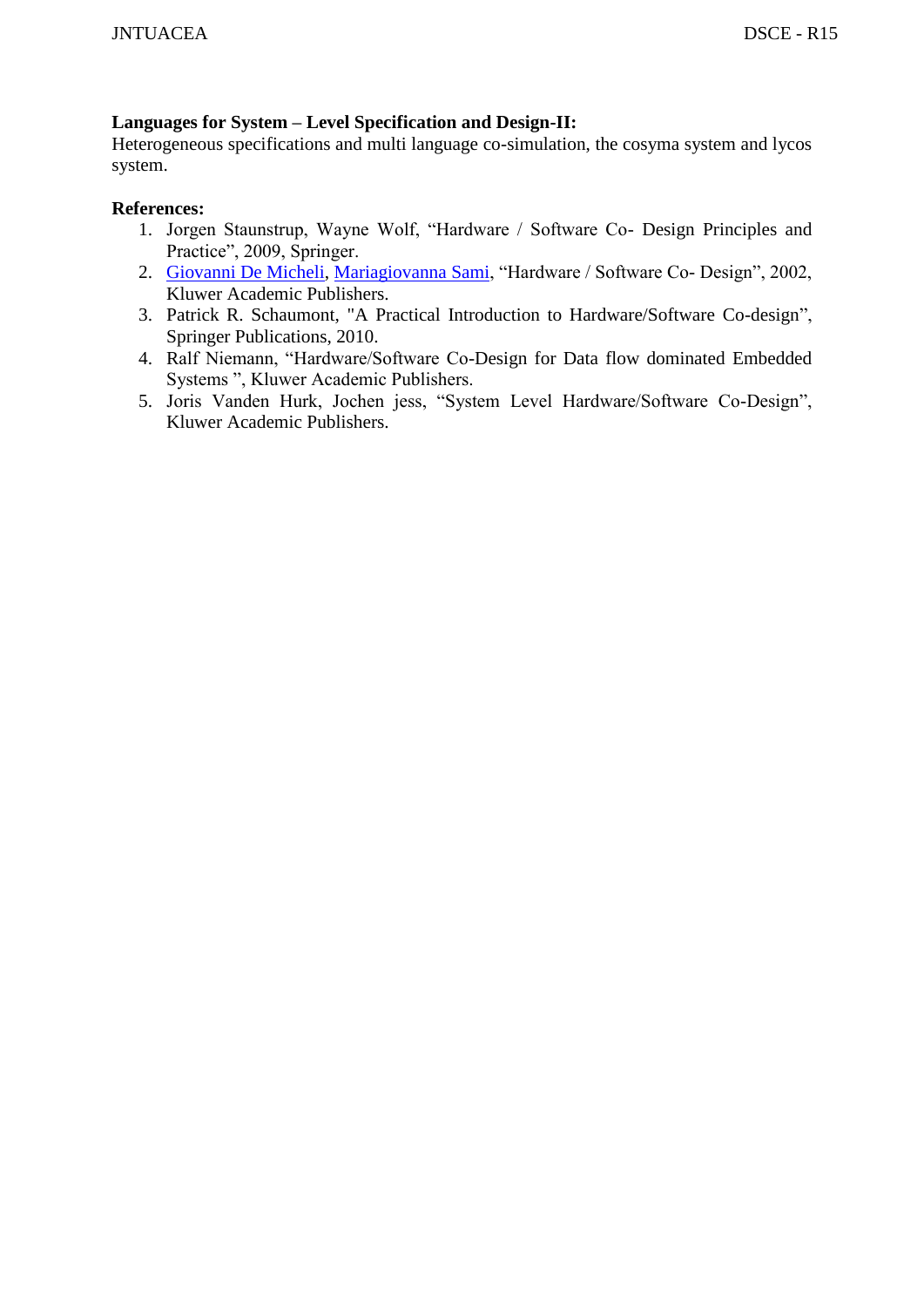| <b>M.Tech II Sem</b> | T. | $P$ C        |  |
|----------------------|----|--------------|--|
|                      |    | $\mathbf{0}$ |  |

#### **(15D41208) BIG DATA**

#### **Course Outcomes : After completion of this subject, students will be able to**

- Understand the concepts of RDMS, Grid computing and Big data technologies.
- Maintain and manage big data bases for various applications
- Utilize Hadoop related tools for implementation of different data models and formats.

#### **UNIT I:**

#### UNDERSTANDING BIG DATA

What is big data – why big data – Data!, Data Storage and Analysis, Comparison with Other Systems, Rational Database Management System , Grid Computing, Volunteer Computing, convergence of key trends – unstructured data – industry examples of big data – web analytics – big data and marketing – fraud and big data – risk and big data – credit risk management – big data and algorithmic trading – big data and healthcare – big data in medicine – advertising and big data – big data technologies – introduction to Hadoop – open source technologies – cloud and big data – mobile business intelligence – Crowd sourcing analytics – inter and trans firewall analytics

#### **UNIT II:**

#### NOSQL DATA MANAGEMENT

Introduction to NoSQL – aggregate data models – aggregates – key-value and document data models – relationships – graph databases – schema less databases – materialized views – distribution models – sharding — version – Map reduce – partitioning and combining – composing map-reduce calculations .

#### **UNIT III:**

#### BASICS OF HADOOP

Data format – analyzing data with Hadoop – scaling out – Hadoop streaming – Hadoop pipes – design of Hadoop distributed file system (HDFS) – HDFS concepts – Java interface – data flow – Hadoop I/O – data integrity – compression – serialization – Avro – file-based data structures

#### **UNIT IV:**

#### MAPREDUCE APPLICATIONS

MapReduce workflows – unit tests with MRUnit – test data and local tests – anatomy of MapReduce job run – classic Map-reduce – YARN – failures in classic Map-reduce and  $YARN - job scheduling - shuffle and sort - task execution - MapReduce types - input$ formats – output formats

#### **UNIT V:**

#### HADOOP RELATED TOOLS

Hbase – data model and implementations – Hbase clients – Hbase examples –praxis. Cassandra – Cassandra data model – cassandra examples – cassandra clients –Hadoop integration. Pig – Grunt – pig data model – Pig Latin – developing and testing Pig Latin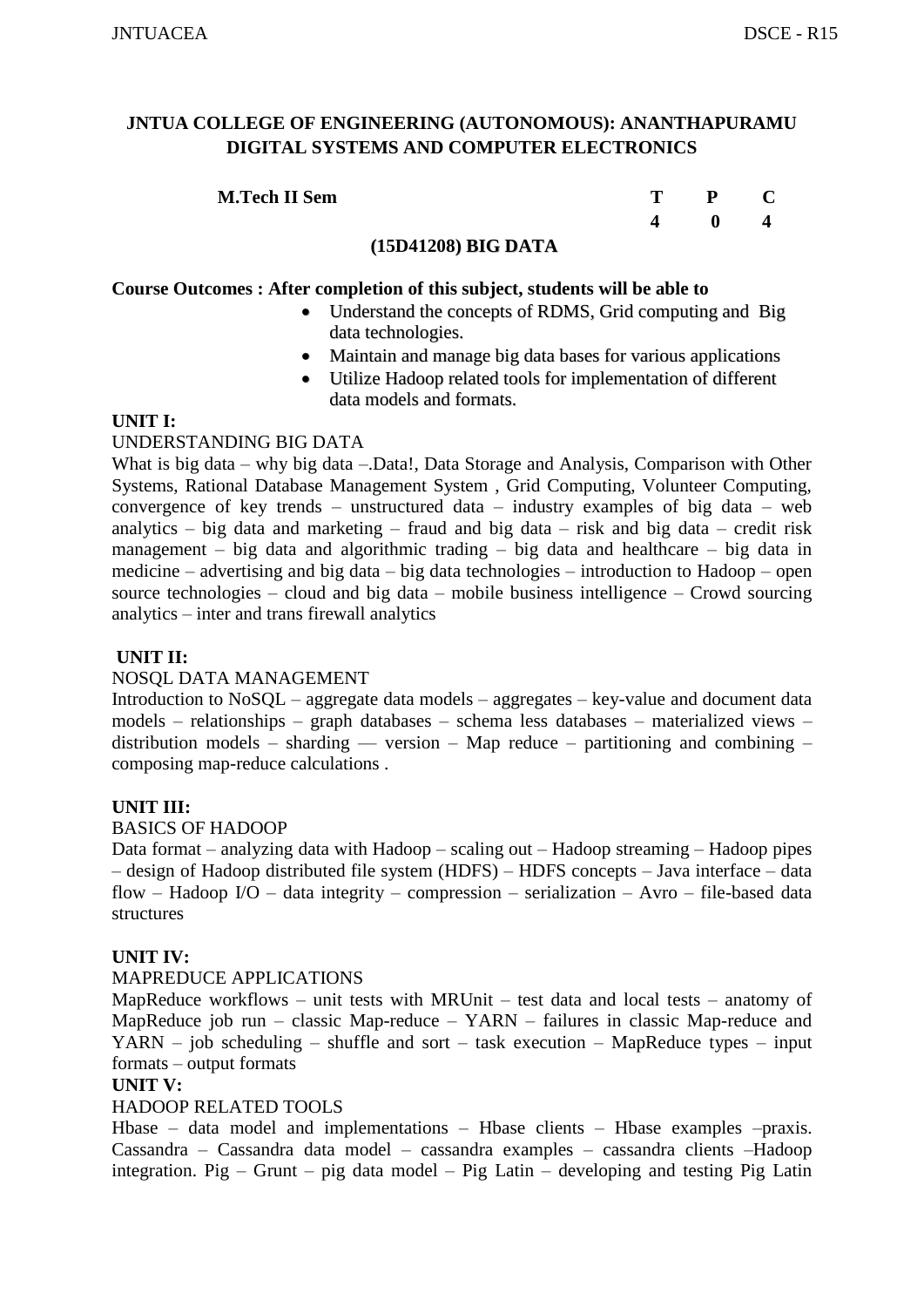scripts. Hive – data types and file formats – HiveQL data definition – HiveQL data manipulation – HiveQL queries.

#### **Text Books:**

1. Tom White, "Hadoop: The Definitive Guide", Third Edition, O'Reilley, 2012.

2. Eric Sammer, "Hadoop Operations", O'Reilley, 2012.

#### **References:**

1.VigneshPrajapati, Big data analytics with R and Hadoop, SPD 2013.

2. E. Capriolo, D. Wampler, and J. Rutherglen, "Programming Hive", O'Reilley, 2012.

3. Lars George, "HBase: The Definitive Guide", O'Reilley, 2011.

4. Alan Gates, "Programming Pig", O'Reilley, 2011.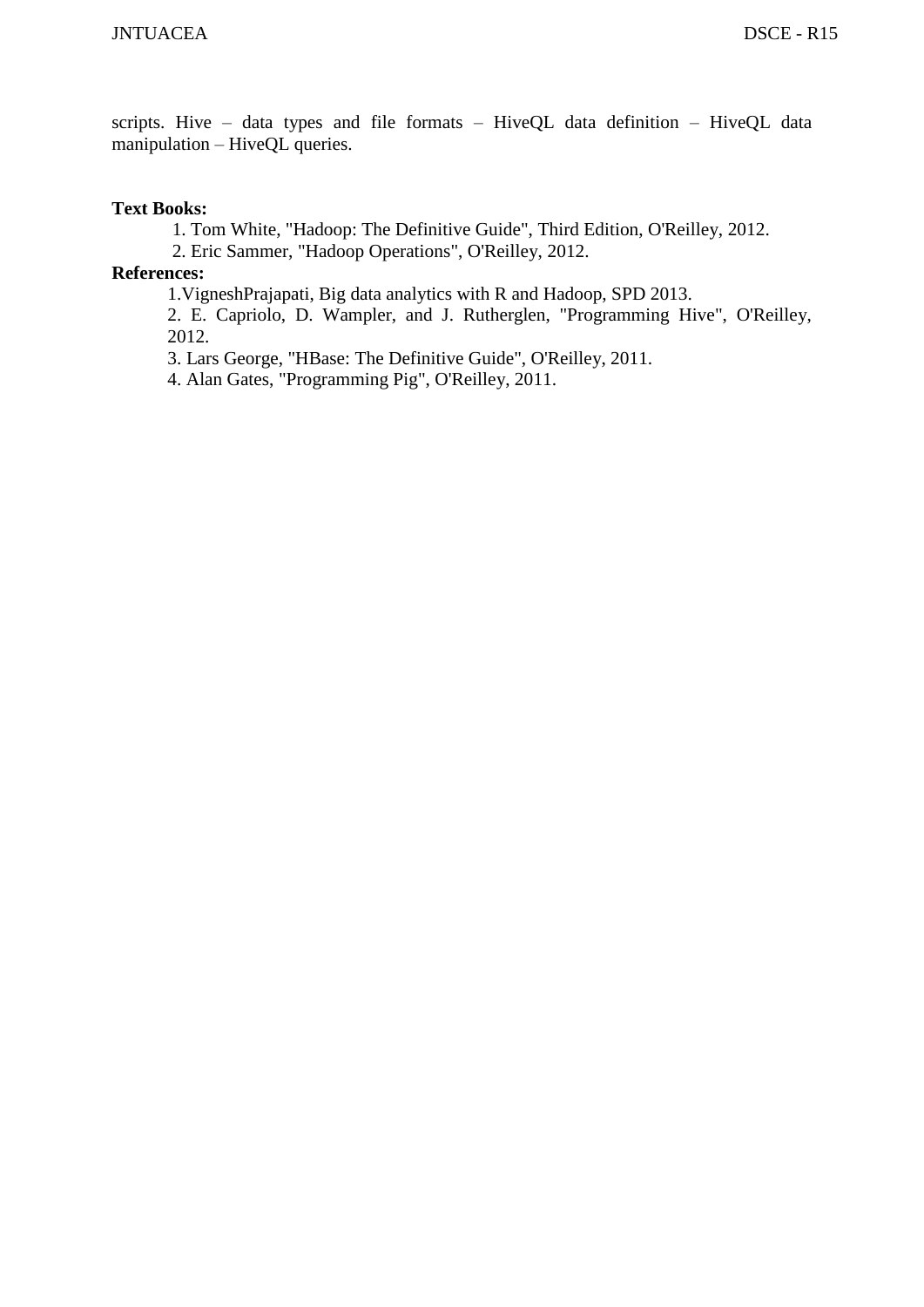| <b>M.Tech II Sem</b> | $P_{C}$ |  |
|----------------------|---------|--|
|                      |         |  |

# **(15D41209) FUZZY SYSTEMS AND NEURAL NETWORKS**

# *Course Objective:*

- To analyze basic neural computational models.
- To get in detail knowledge regarding different algorithms related to neural learning
- To study about different issues related probability and fuzziness and different types of fuzzy associative memories.

# *Course Outcome:*

After completion of this course the students will be able to

- Understand functioning of basic neural computational models.
- Get complete knowledge regarding different algorithms related to neural learning
- Understand about different issues related probability and fuzziness and different types of fuzzy associative memories.

# **UNIT-I**

**INTRODUCTION:** History of Neural Networks, Structure and functions of biological and artificial neuron, Neural network architectures, learning methods, evaluation of neural networks. McCulloch- Pitts neuron model, perception learning, Delta learning, Windrow-Hoff learning rules, linear seperability, Adaline, Modifications.

#### **UNIT - II**

**SUPERVISED LEARNING:** Architectures, Madalines, Back propagation algorithm, importance of learning parameter and momentum term, radial basis functions.

**UNSUPERVISED LEARNING :** Winner – Take – all learning, out star learning, learning vector quantizers, Counter propagation networks, Kohonen self – organizing networks, Grossberg layer, adaptive resonance theory, Hamming net.

#### **UNIT – III**

**ASSOCIATIVE MEMORIES:** Hebbian learning rule, continues and discrete Hopfild networks, recurrent and associative memory, Boltzman machines, Bi-directional associative memory

# **UNIT-IV**

**FUZZINESS VS PROBABILITY:** Fuzzy Sets & Systems; The Geometry of Fuzzy sets; The Fuzzy Entropy Theorem; The Subsethood Theorem; The Entropy Subsethood Theorem. **UNIT - V**

**FUZZY ASSOCIATIVE MEMORIES:** Fuzzy & Neural Function Estimators; Fuzzy Hebbian FAMs; Adaptive FAMs.

- 1. J.M. Zurada, "Introduction to Artificial Neural Systems" Jaico Publishing House, Bombay,2001.
- 2. Kishan Mehrotra , Chelkuri. K.Mohan, Sanjay Ranka, "Elements of Artificial Neural Networks", Penram International
- 3. S.N Sivanandham, S. sumathi, S.N.Deepa,"Introduction to Neural networks using matlab 6.0", Tata McGraw Hill, New Delhi, 2005.
- 4. B.Kosko, "Neural Networks & Fuzzy Systems", Prentice Hall (India) Ltd., 1992.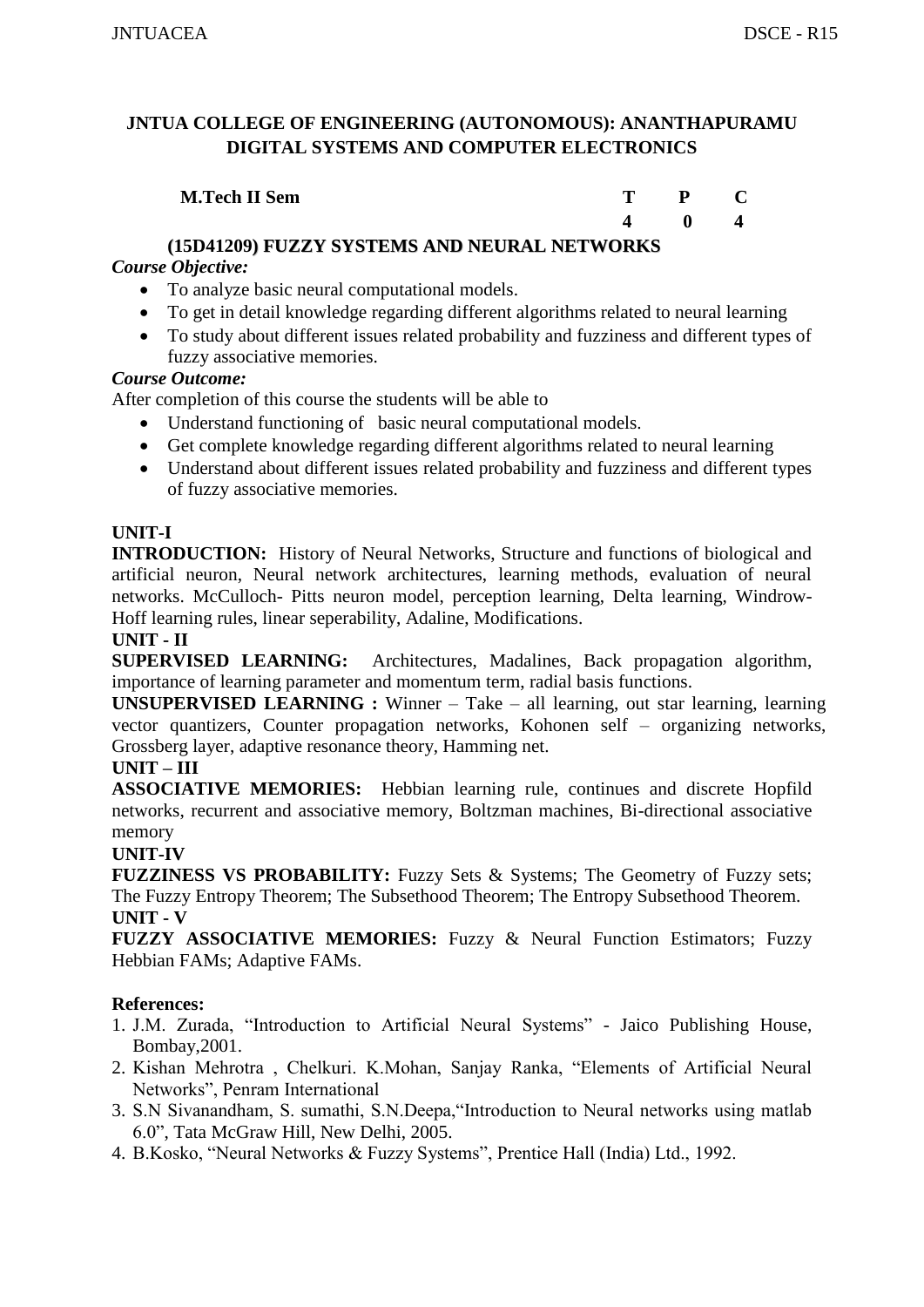| <b>M.Tech II Sem</b> | $T \t P \t C$ |                                        |
|----------------------|---------------|----------------------------------------|
|                      |               | $\begin{array}{ccc} 0 & 4 \end{array}$ |

# **(15D41210) MEMS AND ITS APPLICATIONS**

# *Course Objective:*

- To study about fabrication processes involved in different types of sensors.
- To Study about characteristics of different MEMS materials.
- To get complete knowledge regarding working of MEMS Switches, relays, Inductors, Capacitors and Packing techniques associated with MEMS.

#### *Course Outcome:*

After completion of this course the students will be able to

- Understand different steps involved in fabrication processes of different types of sensors.
- Understand characteristics of different MEMS materials.
- Get complete knowledge regarding working of MEMS Switches, relays, Inductors, Capacitors and Packing techniques associated with MEMS.

# **UNIT-I:**

#### **MEMS Fabrication processes & Sensors***:*

Introduction, MEMS Overview, Micro-fabrication of MEMS: Surface Micromachining, Bulk Micromachining, LIGA, micromachining of polymeric MEMS devices, Three-dimensional micro-fabrications. Electromechanical transducers: Piezoelectric transducers, Electro-strictive transducers, Magneto-strictive transducers, Electrostatic actuators, Electromagnetic transducers, Electro-dynamic transducers, Electro-thermal actuators, comparison of electrothermal actuation process, Micro-sensing for MEMS: Piezo-resistive sensing, Capacitive sensing, Piezoelectric sensing, Resonant sensing, Surface Acoustic Wave sensors.

#### **UNIT-II:**

**MEMS Materials and Fabrication techniques:** Metals, semiconductors, thin films for MEMS and their deposition techniques, materials for polymer MEMS, Bulk micromachining for silicon based MEMS, Silicon surface micromachining, Micro-stereo-lithography for polymer MEMS.

#### **UNIT-III:**

**MEMS Switches and Micro relays**: Switch parameters, basics of switching, Switches for RF and microwave applications, actuation mechanisms for MEMS devices, bistable micro relays and micro-actuators, dynamics of switch operation, MEMS switch design considerations, modeling and evaluation.

#### **UNIT- IV:**

**MEMS Inductors and Capacitors**: MEMS Micro-machined passive elements: pros and cons, MEMS Inductors: self and mutual inductance, micro-machined inductors, reduction of stray capacitance, improvement of quality factor, folded inductors, modeling and design issues of planar inductors, variable inductor and polymer based inductor. MEMS Capacitors: MEMS gap tuning capacitor, MEMS area tuning capacitor, Dielectric Tunable capacitors. **UNIT-V:**

**MEMS packaging & MEMS RF Applications**: MEMS packaging: Role of MEMS packaging, Types of MEMS packaging, flip-chip and multichip Unit packaging, RF MEMS packaging issues. MEMS RF applications: Micro-machined transmission line and components, micro-machined RF Filters, Micro-machined Phase shifters, and Micromachined antenna, Gyros and Bio-MEMS.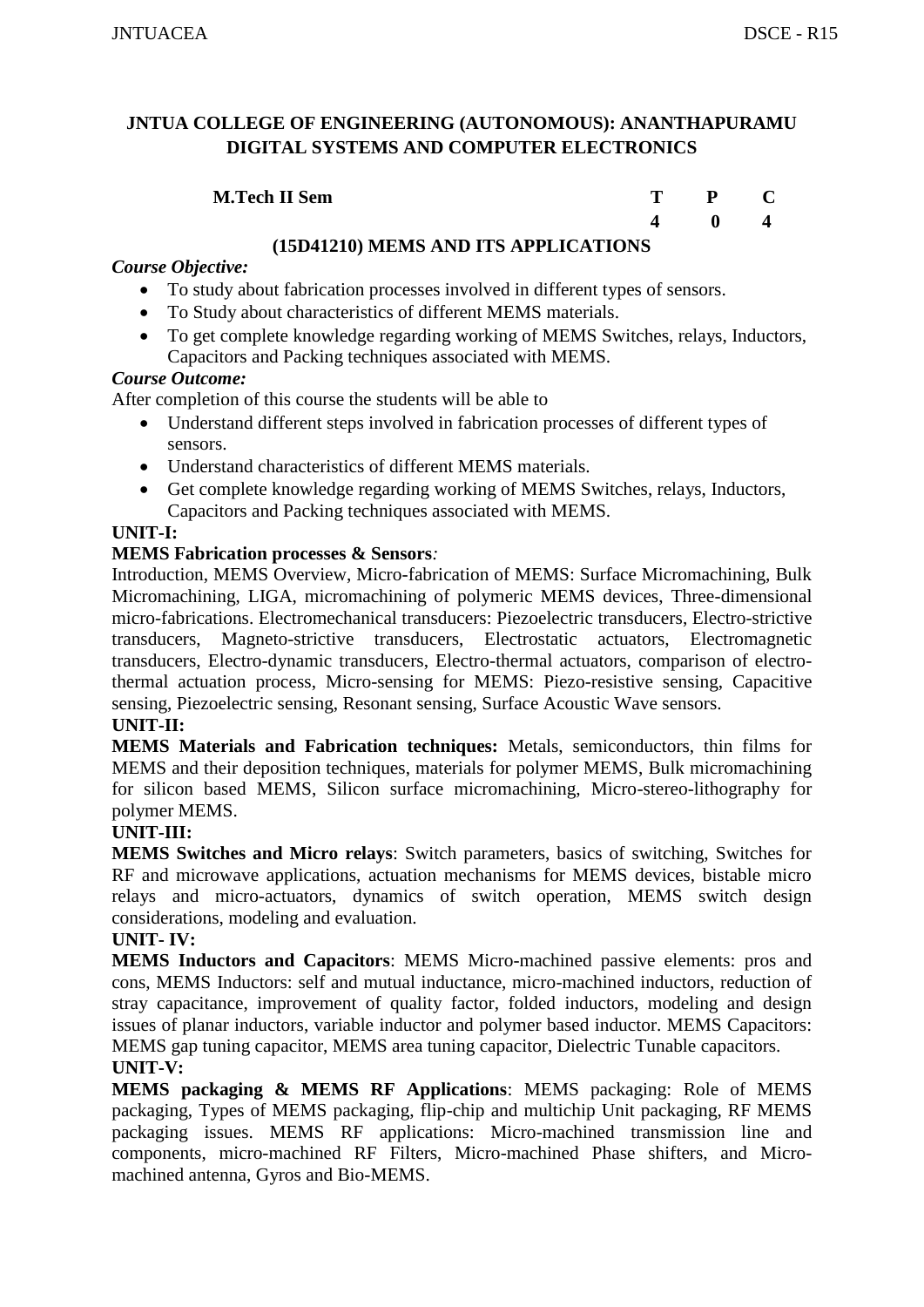- 1. Gabriel M. Rebeiz, "RF MEMS: Theory, Design, and Technology," John Wiley & Sons, 2003.
- 2. Vijay K. Varadan, K. J. Vinoy and K. A. Jose, "RF MEMS & Their Applications," John Wiley & Sons, 2003.
- 3. Tai-Ran Hsu, "MEMS and Microsystems: Design and Manufacture," McGraw- Hill.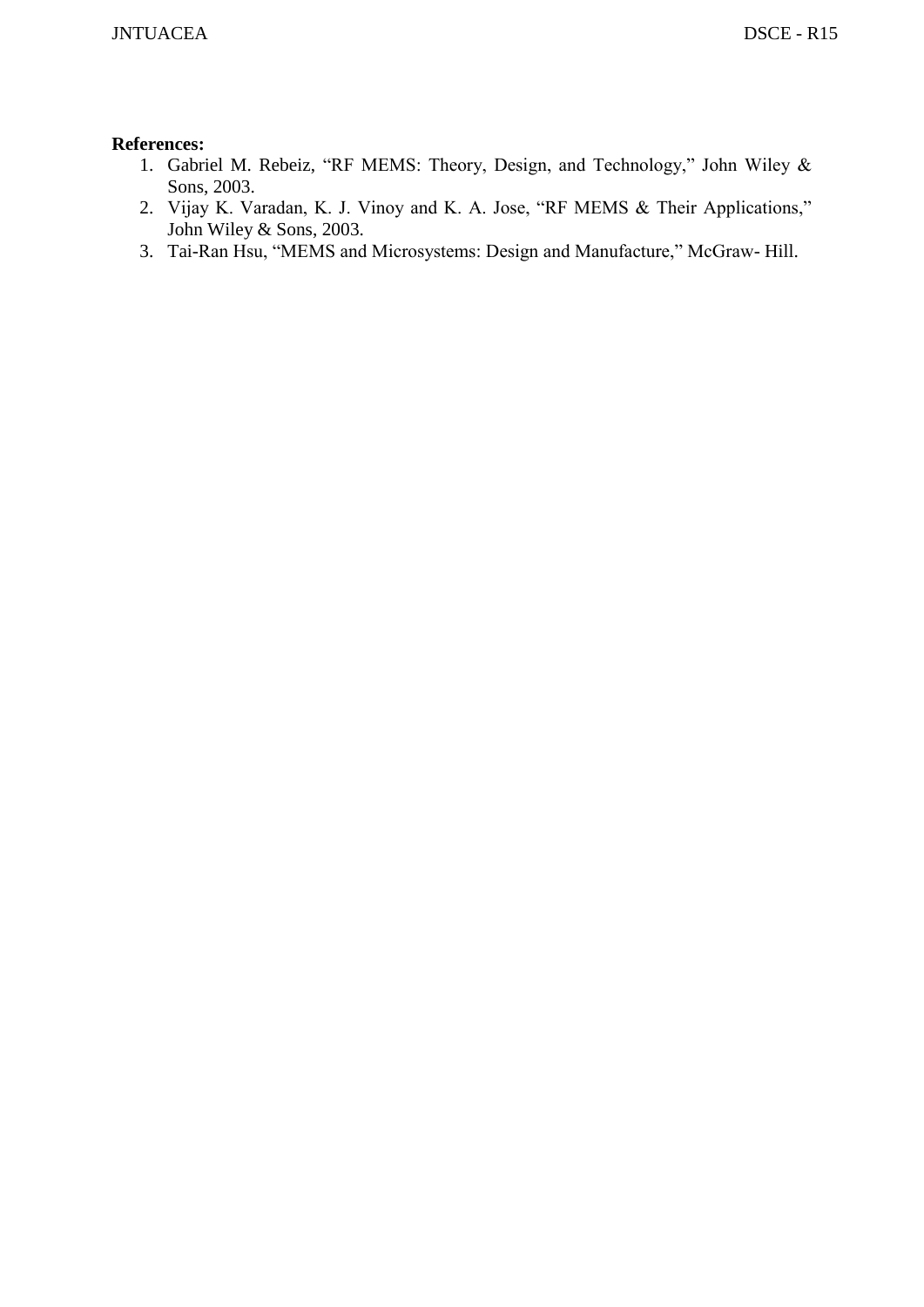| <b>M.Tech II Sem</b> | T – | $P$ C |  |
|----------------------|-----|-------|--|
|                      |     |       |  |

# **(15D41211) TESTING AND TESTABILITY**

# *Course Objective:*

- To Study about different types of faults associated with logic circuits and types of testing by employing fault models to the logic circuits.
- To study in detail about different methods of simulation and algorithms associated with testing.
- To get clear knowledge regarding working BIST, different parameter and techniques associated with BIST.

#### *Course Outcome:*

After completion of this course the students will be able to

- Understand different types of faults associated with logic circuits and types of testing by employing fault models to the logic circuits.
- Study about different methods of simulation and algorithms associated with testing.
- Get complete knowledge about different methods of simulation and algorithms associated with testing.

# **UNIT-I: Introduction to Testing**

Testing Philosophy, Role of Testing, Digital and Analog VLSI Testing, VLSI Technology Trends affecting Testing, Types of Testing, Fault Modeling: Defects, Errors and Faults, Functional Versus Structural Testing, Levels of Fault Models, Single Stuck-at Fault.

#### **UNIT-II: Logic and Fault Simulation**

Simulation for Design Verification and Test Evaluation, Modeling Circuits for Simulation, Algorithms for True-value Simulation, Algorithms for Fault Simulation.

#### **UNIT -III: Testability Measures**

SCOAP Controllability and Observability, High Level Testability Measures, Digital DFT and Scan Design: Ad-Hoc DFT Methods, Scan Design, Partial-Scan Design, Variations of Scan.

#### **UNIT-IV: Built-In Self-Test**

The Economic Case for BIST, Random Logic BIST: Definitions, BIST Process, Pattern Generation, Response Compaction, Built-In Logic Block Observers, Test-Per-Clock, Test-Per-Scan BIST Systems, Circular Self Test Path System, Memory BIST, Delay Fault BIST.

#### **UNIT-V: Boundary Scan Standard**

Motivation, System Configuration with Boundary Scan: TAP Controller and Port, Boundary Scan Test Instructions, Pin Constraints of the Standard, Boundary Scan Description Language: BDSL Description Components, Pin Descriptions.

- 1. M.L. Bushnell, V. D. Agrawal, "Essentials of Electronic Testing for Digital, Memory and Mixed Signal VLSI Circuits", Kluwer Academic Pulishers.
- 2. M. Abramovici, M.A.Breuer and A.D Friedman, "Digital Systems and Testable Design", Jaico Publishing House.
- 3. P.K. Lala, "Digital Circuits Testing and Testability", Academic Press.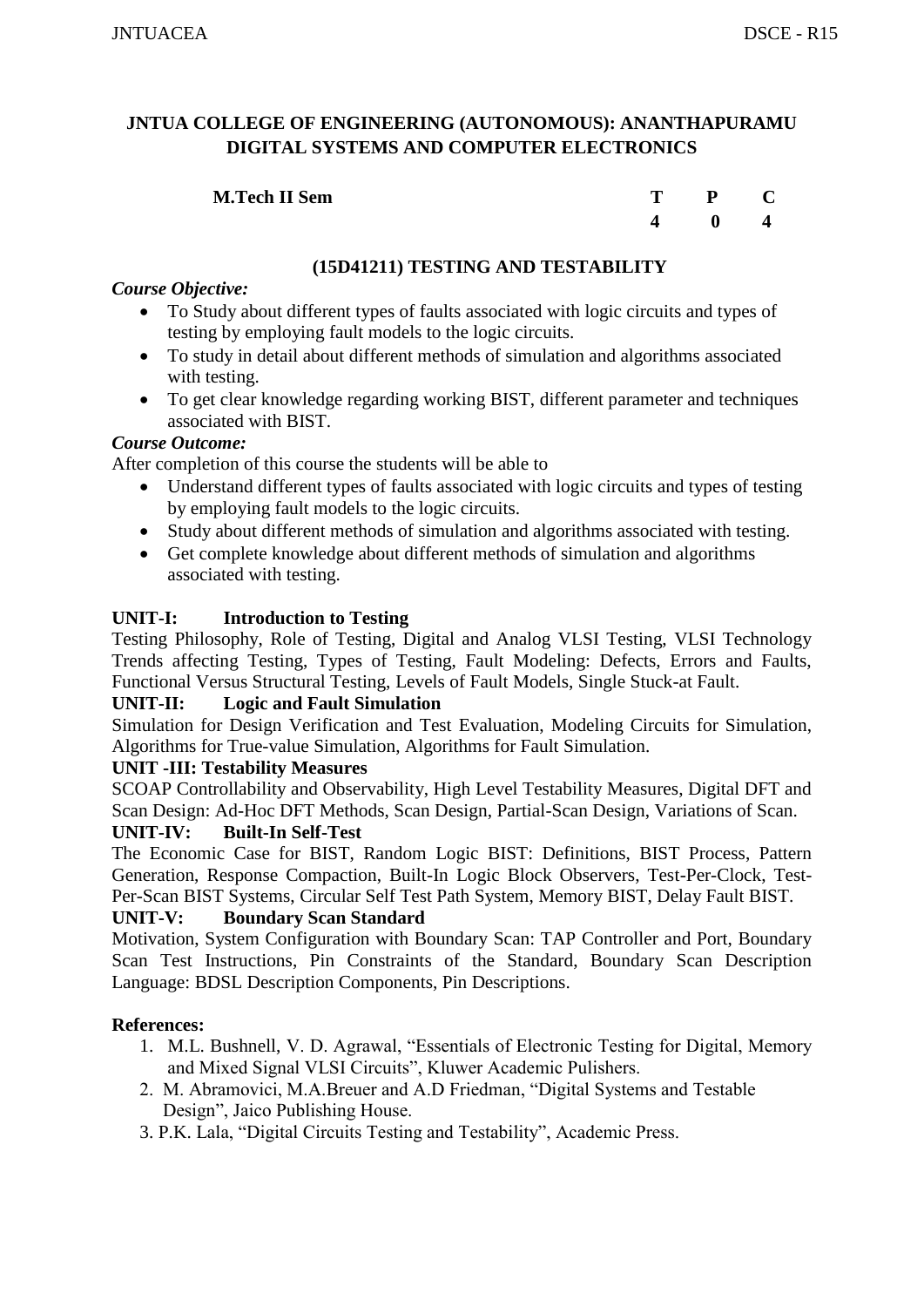| <b>M.Tech II Sem</b> | T. | $P$ C        |  |
|----------------------|----|--------------|--|
|                      |    | $\mathbf{0}$ |  |

# **(15D41212) WIRELESS SENSOR NETWORKS**

#### *Course Objective:*

- To study about different types of sensor networks, advantages, applications and the mechanism of transportation and processing involved in Wireless Sensor Networks.
- To study about representation and different protocols and mechanisms involved in routing of Wireless Sensor Networks.
- To study about tools and simulators associated with Wireless Sensor Networks.

#### *Course Outcome:*

After completion of this course the students will be able to

- Understand different types of sensor networks, advantages, applications and the mechanism of transportation and processing involved in Wireless Sensor Networks.
- Understand about representation and different protocols and mechanisms involved in routing of Wireless Sensor Networks.
- Gets complete knowledge regarding different tools and simulators associated with Wireless Sensor Networks.

# **UNIT-I**

Sensor networks, advantages and applications, Sensor Network Applications - Habitat Monitoring, Smart Transportation, Collaborative Processing

# **UNIT - II**

Localization and tracking,- sensing model, Distributed Representation, Tracking Multiple Objects networking sensors- Medium Access Control, *Energy-Aware Routing to a Region,* Attribute-Based Routing

# **UNIT-III**

Infrastructure Establishment -Clustering and time synchronizations, Localization and localization services, Sensor tracking and control - Task-Driven Sensing, Information-Based Sensor Tasking, Sensor Group Management

# **UNIT-IV**

Sensor Network data bases - Sensor Database Challenges , Query Interfaces , Data-Centric Storage, Multidimensional Indices for Orthogonal Range Searching, Locality-Preserving Hashing

# **UNIT - V**

Sensor Network Platforms and Tools **-**Sensor Network hardware, Node level software, Node-Level Simulators, wireless sensor networks positioning and location management.

- 1. F. Zhao, C Guibas, "Wireless Sensor Networks", Elsevier, Morgan Kaufmann, 2004.
- 2. Kazem Sohraby, Daniel Minoli, Taieb Znati, "Wireless Sensor Networks -Technology, Protocols and Applications", John Wiley & Sons, 2007.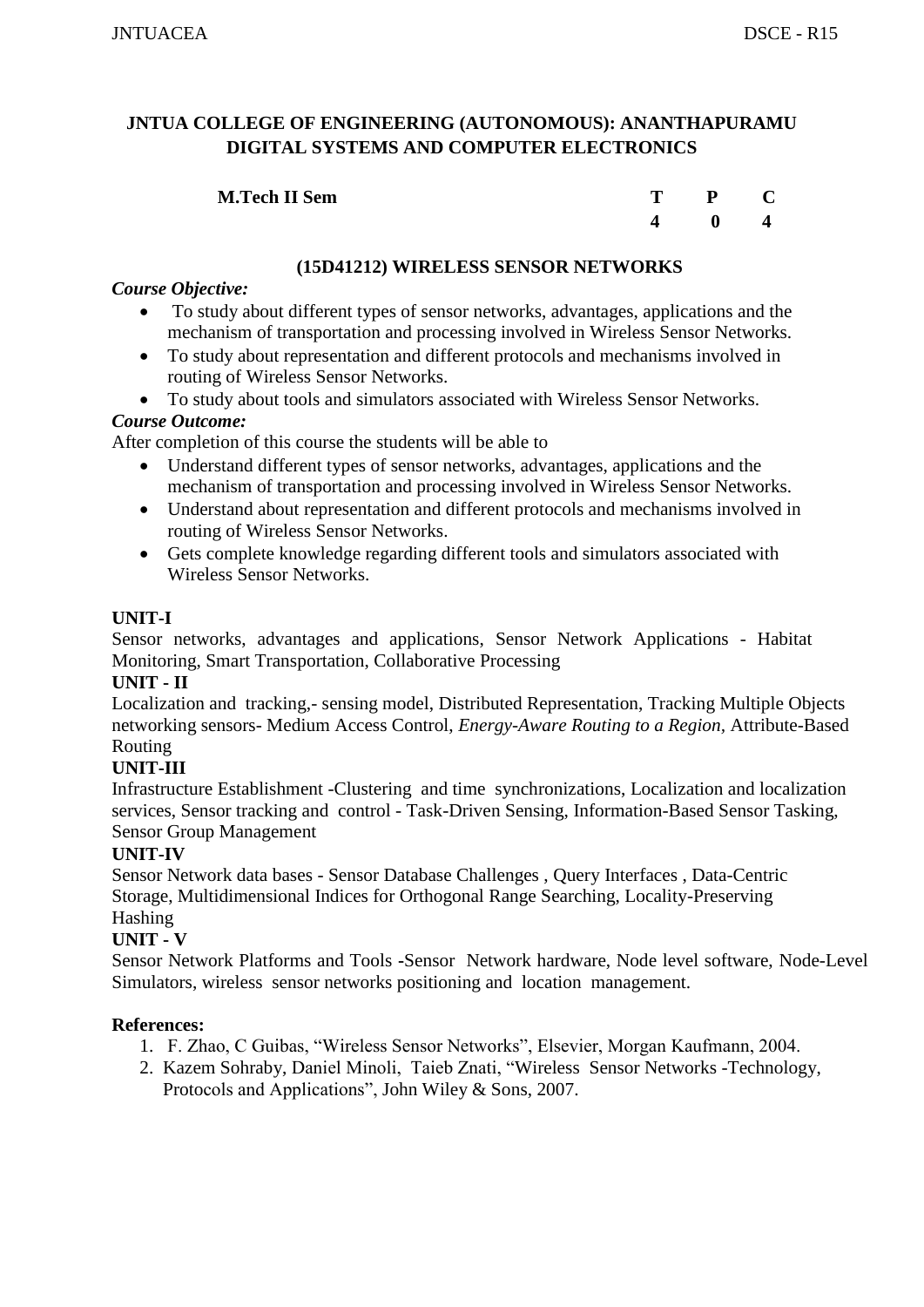| <b>M.Tech II Sem</b>            | T P C |  |
|---------------------------------|-------|--|
|                                 | 2 0 0 |  |
| (15D54201) RESEARCH METHODOLOGY |       |  |

#### **(Audit Course)**

#### **UNIT I**

Meaning of Research – Objectives of Research – Types of Research – Research Approaches – Guidelines for Selecting and Defining a Research Problem – research Design – Concepts related to Research Design – Basic Principles of Experimental Design.

#### **UNIT II**

Sampling Design – steps in Sampling Design –Characteristics of a Good Sample Design – Random Sampling Design.

Measurement and Scaling Techniques-Errors in Measurement – Tests of Sound Measurement – Scaling and Scale Construction Techniques – Time Series Analysis – Interpolation and Extrapolation.

Data Collection Methods – Primary Data – Secondary data – Questionnaire Survey and Interviews.

#### **UNIT III**

Correlation and Regression Analysis – Method of Least Squares – Regression vs Correlation – Correlation vs Determination – Types of Correlations and Their Applications

#### **UNIT IV**

Statistical Inference: Tests of Hypothesis – Parametric vs Non-parametric Tests – Hypothesis Testing Procedure – Sampling Theory – Sampling Distribution – Chi-square Test – Analysis of variance and Co-variance – Multi-variate Analysis.

#### **UNIT V**

Report Writing and Professional Ethics: Interpretation of Data – Report Writing – Layout of a Research Paper – Techniques of Interpretation- Making Scientific Presentations in Conferences and Seminars – Professional Ethics in Research.

#### **Text books:**

- 1. Research Methodology: Methods and Techniques C.R. Kothari,  $2<sup>nd</sup>$  Edition, New Age International Publishers.
- 2. Research Methodology: A Step by Step Guide for Beginners- Ranjit Kumar, Sage Publications (Available as pdf on internet)
- 3. Research Methodology and Statistical Tools P.Narayana Reddy and G.V.R.K.Acharyulu, 1<sup>st</sup> Edition, Excel Books, New Delhi.

#### **References:**

1. Scientists must Write - Robert Barrass (Available as pdf on internet)

 2. Crafting Your Research Future –Charles X. Ling and Quiang Yang (Available as pdf on internet)